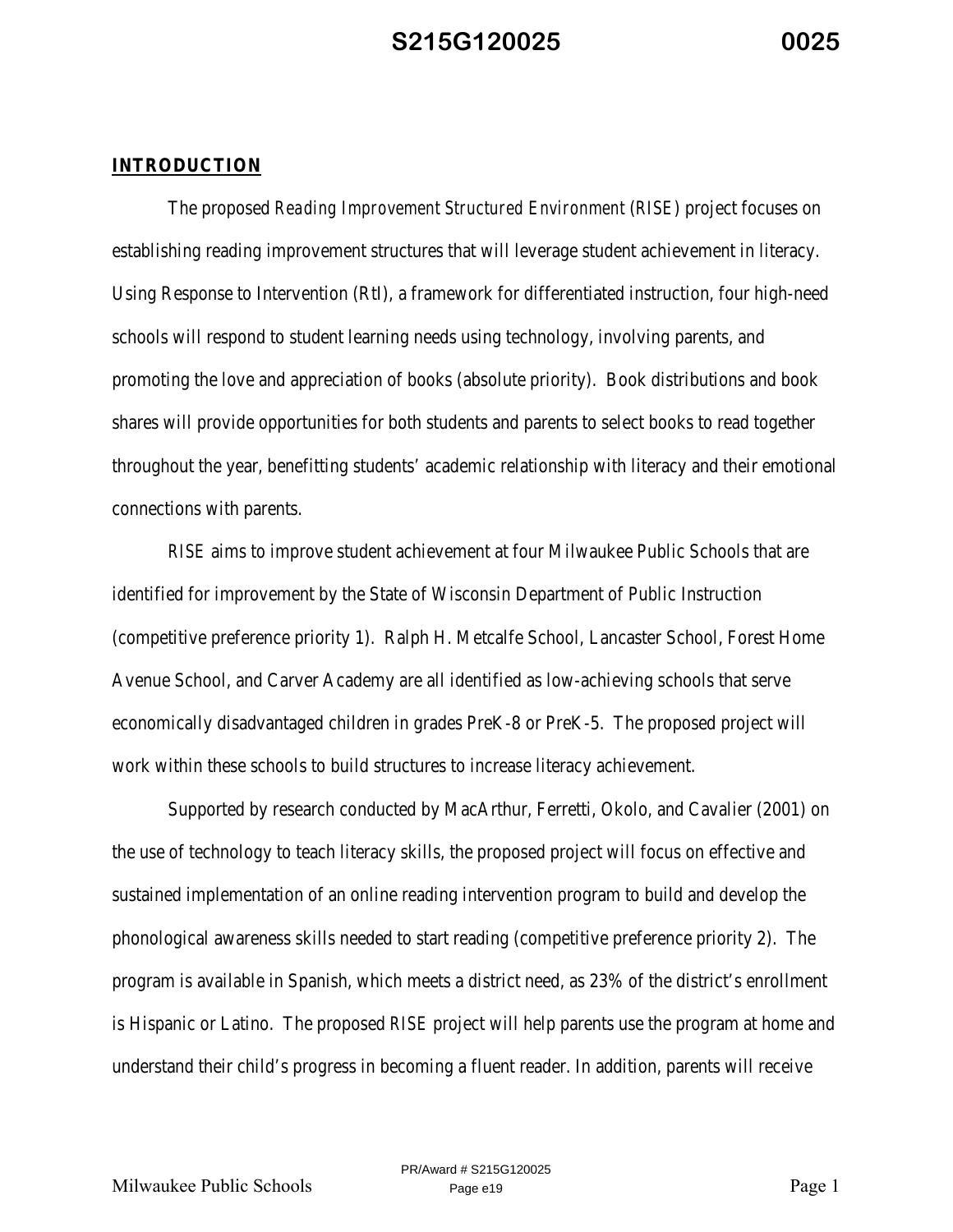training on Interactive Shared Reading to support literacy skills, which has been found to be effective in research conducted by Lamb (1986) and Mautte (1991).

Increasing early success for high-need students is a priority for this project. The proposed project will provide supports to improve school readiness and success for over 1,200 children in four-year-old kindergarten through third grade (competitive preference priority 3). By implementing the *RISE* program, students will have meaningful opportunities to develop phonological and phonemic awareness. Including parental involvement and book distributions, *RISE's* components will promote reading for early learners.

#### **SIGNIFICANCE**

Milwaukee Public Schools (MPS) is the 39th largest school district in the nation with students from diverse racial, ethnic and cultural backgrounds. MPS' reported enrollment for the 2011-12 school year is 80,083 and the racial profile is 85.9% non-white. Data indicate the following enrollment percentages: American Indian (0.8%), African American (56.2%), Hispanic (23.6%), Asian (5.3%) and White (14.1%). A total of 19.8% of MPS students were identified with special education needs and 10.7% of students have limited English proficiency. About 83% of all students qualify for free/reduced-price lunch, which is an indicator of the number of children with parents who have low income levels.

#### *Academic Achievement*

MPS continues to be challenged to improve student achievement, with particular focus on reading. The overall district reading proficiency rate has remained consistent over the last seven years between 57% and 59% according to the Wisconsin Knowledge and Concepts Examination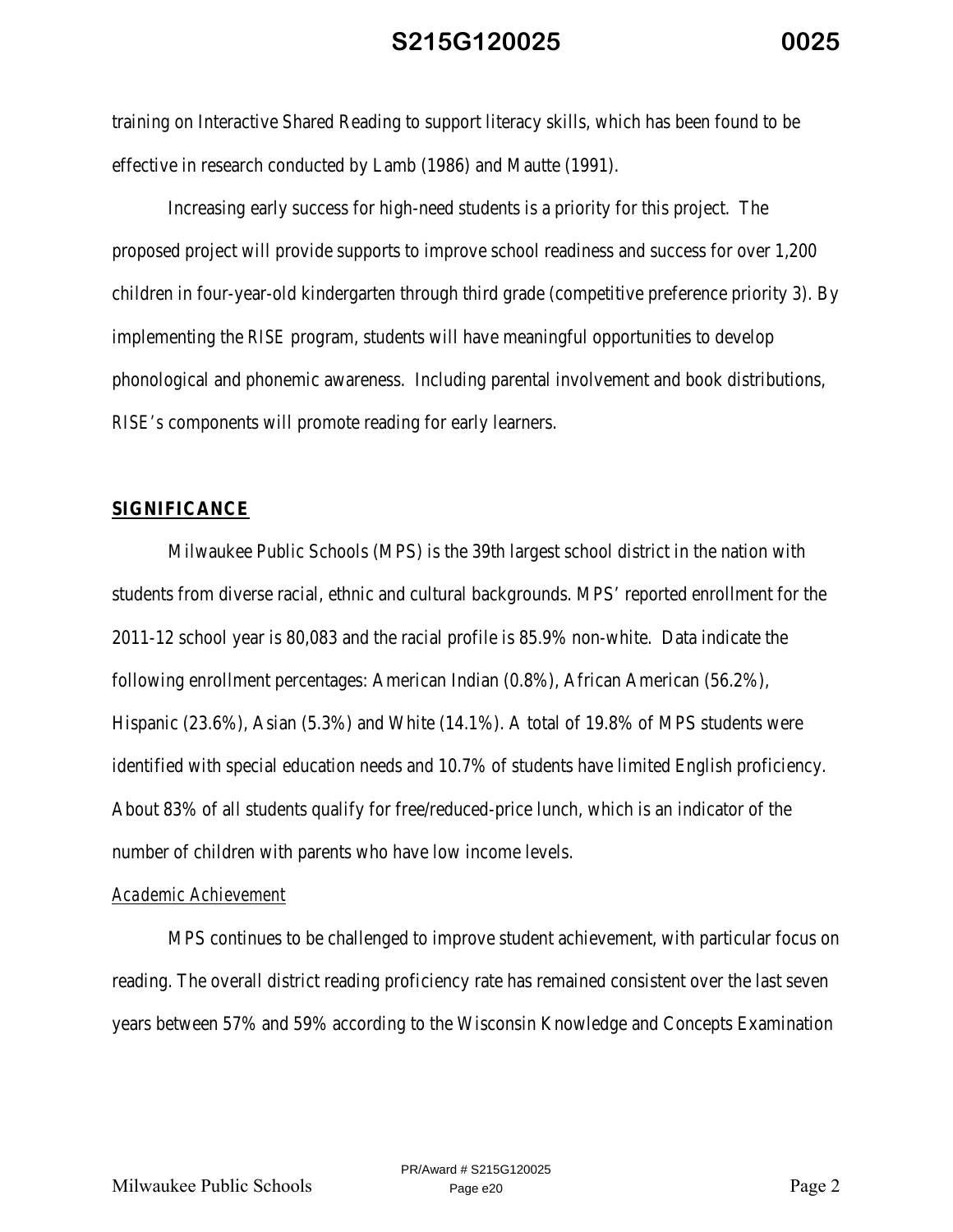(WKCE), the state's reading assessment. MPS students performed below the state's annual measurable objective (AMO) of 87% proficient/advanced in reading for 2011-12.

 The proposed *Reading Improvement Structured Environments (RISE)* project will increase literacy achievement at the four identified schools through online interventions, Interactive Shared Reading, book distributions and a structured collaborative community focused on literacy achievement in grades PreK-3 (absolute priority). Three of the targeted schools - Carver, Metcalfe and Lancaster -- serve grades PreK-8. Forest Home Avenue, the largest K-5 elementary school in the district, is a bilingual school. The schools were targeted for the *RISE*  project based on academic performance in reading and identification by the state Department of Public Instruction as "priority schools" due to consistently low achievement (competitive preference priority 1). Table 2 provides data regarding demographics and student achievement at the targeted schools.

| <b>School Name</b>              | Carver | Metcalfe | Lancaster | Forest Home Ave. |
|---------------------------------|--------|----------|-----------|------------------|
| <b>Total Student Population</b> | 463    | 338      | 399       | 860              |
| Number of PreK-3 Students       | 195    | 182      | 165       | 661              |
| Percent Free/Reduced-Price      | 96.7%  | 92.6%    | 91.2%     | 87.1%            |
| Lunch                           |        |          |           |                  |
| Percent with Special Needs      | 27.9%  | 24.6%    | 28.3%     | 24.7%            |
| Percent English Language        | .2%    | 0%       | 0.5%      | 32.2%            |
| Learners                        |        |          |           |                  |
| Percent Proficient/Advanced     | 35.9%  | 39.2%    | 44.5%     | 41.5%            |
| in Reading (WKCE)               |        |          |           |                  |

**Table 2:** *RISE* **Targeted Schools (2011-2012 Data)**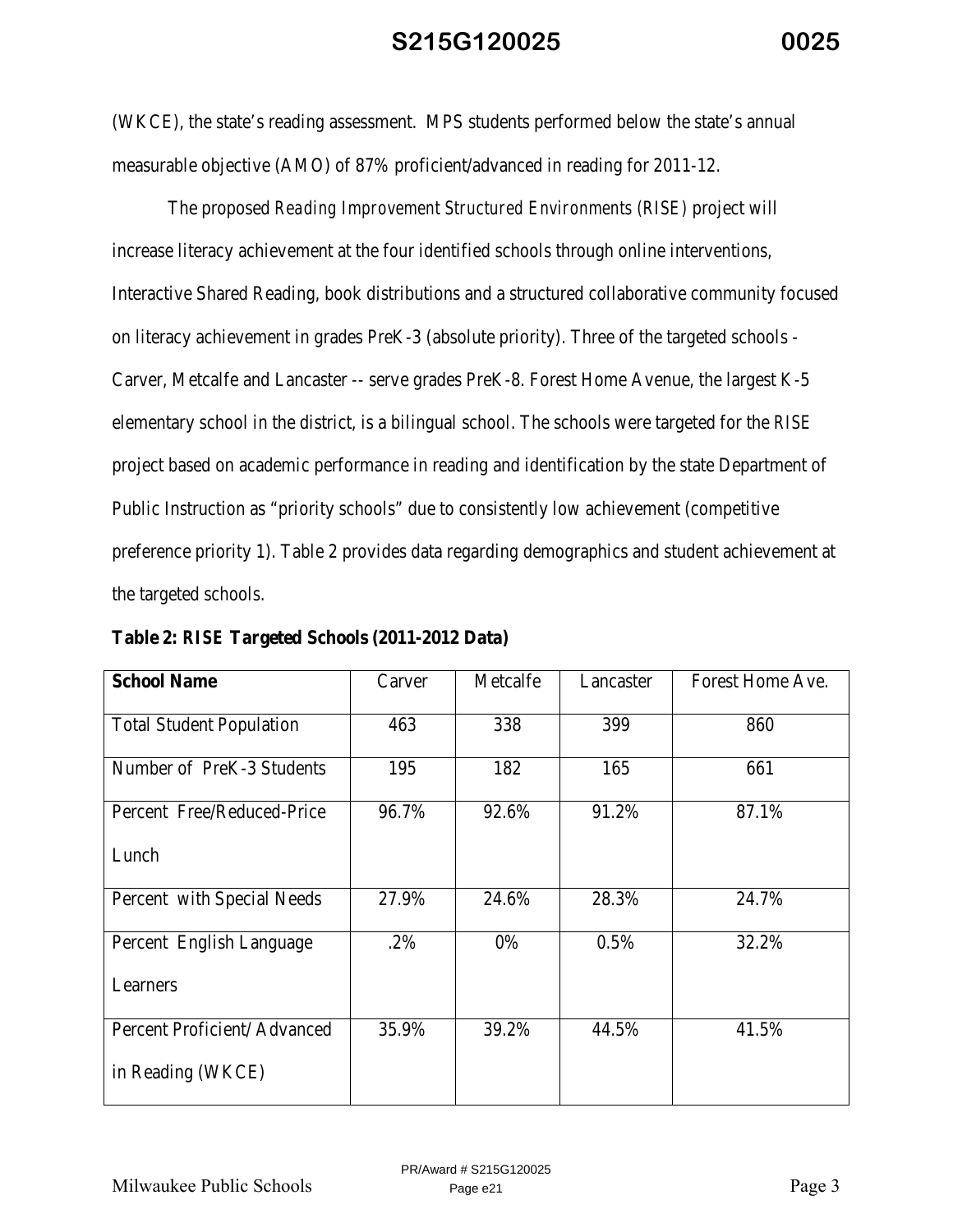#### *Reading Supports*

MPS has developed and implemented districtwide efforts to address the need for improved academic achievement and college readiness. These efforts include the MPS Comprehensive Literacy Plan (CLP) designed to align Common Core State Standards to instructional best practices, research-based instructional design, and Response to Intervention (RtI) for grades PreK-12. The CLP embraces all aspects of literacy development, including reading, writing, speaking, listening, using language, employing technology and researching. It includes the adoption of a districtwide instructional design; aligned, high-quality instructional materials; benchmark assessments; professional development for teachers, coaches, and school and district leaders; implementation tools (e.g., pacing guides, implementation "look-fors"); progress monitoring (including implementation fidelity); and accountability.

The proposed *RISE* project enhances the efforts of the CLP by providing additional opportunities for teachers and parents to develop strategies to effectively support reading at school and at home, provide students access to extended learning opportunities, and foster family reading time. The effective practices, outlined in the Quality of Project Services section, were developed for the *RISE* project to support literacy proficiency and also be used to expand the program across the district.

#### **QUALITY OF PROJECT DESIGN**

The proposed MPS *RISE* project leverages a variety of resources to ensure meaningful, high quality literacy instruction that aligns to current research and best practices in literacy. The *RISE* project is designed to build on the MPS Comprehensive Literacy Plan (CLP) with a focus on literacy interventions and establishing a structured environment needed to improve reading achievement in grades K-3.

Milwaukee Public Schools Page e22 Page 4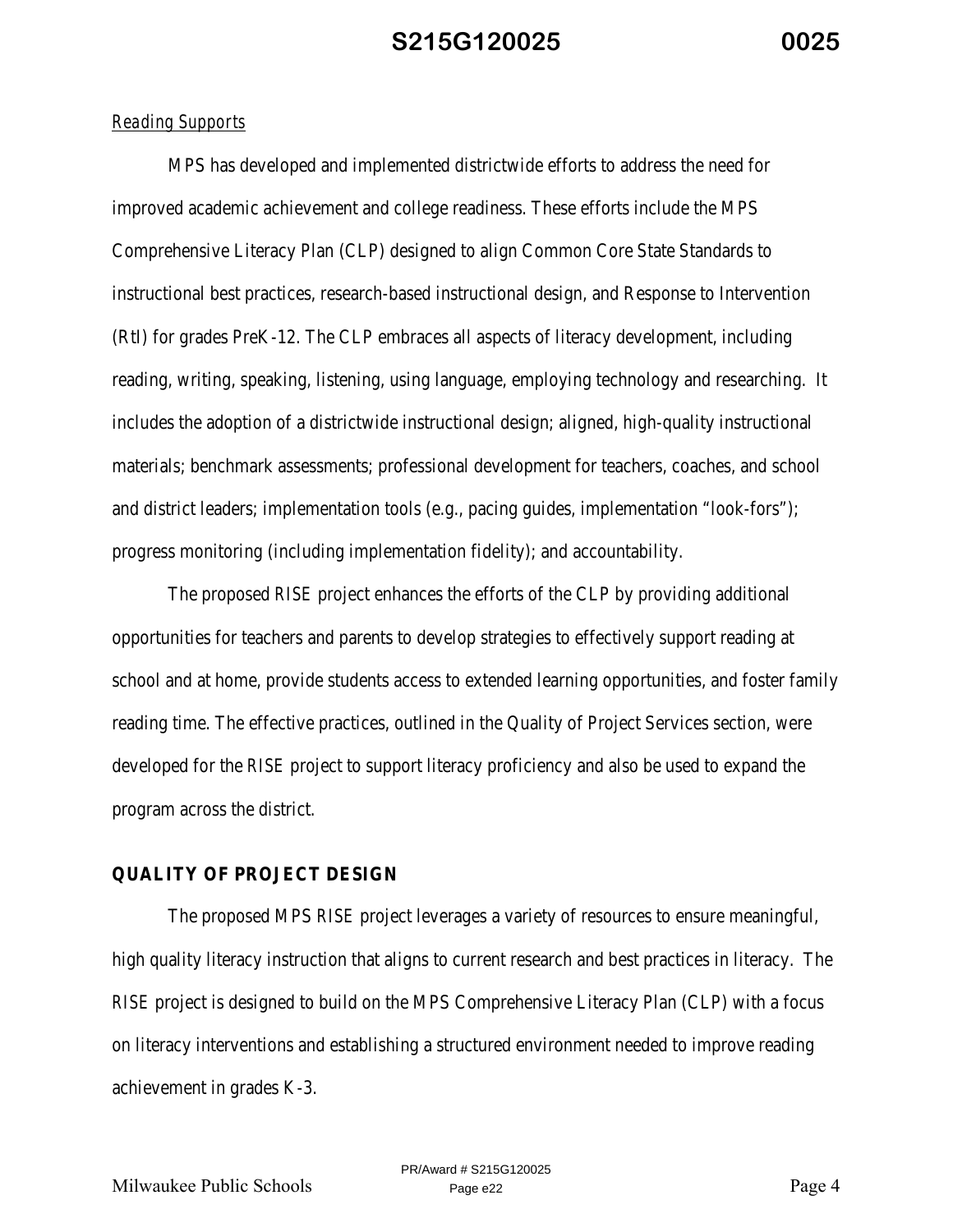**Goals, Objectives, and Expected Outcomes** The *RISE* design responds to a careful assessment of school and district needs, is informed by research and best practices from across the country, and has the following goals, objectives and outcomes:

### **Table 3: Goals, Objectives, and Outcomes**

Goal 1: Successfully implement critical components of the *RISE* Project.

Objective 1: *Building teacher capacity to provide high-quality literacy interventions.* 

Outcome1-A: By September 2014, 100% of *RISE* PreK-3 grade teachers will work as a

Professional Learning Community as measured by pre and post surveys.

Objective 2: *Building parent capacity to support literacy skills in the home* 

Outcome 2-A: By September 2014, 90% of students participating in the *RISE* project will

have one parent/guardian/family member commit to reading with the child at home a

minimum of 100 minutes per week, as measured by monthly reading logs.

Objective 3: *Student participation in online reading interventions*

Outcome 3-A: By September 2014, 90% of students participating in the *RISE* project will

receive 80 minutes of additional literacy instruction online weekly as measured by usage

reports.

Goal 2: Increase student literacy skills and stakeholder perceptions of project

effectiveness.

Objective 1*: Increased literacy achievement*

Outcome 1-A: By June 2014, obtain a 50% reading proficiency rating per the new state

scoring system to be implemented in 2012-13. (GPRA 2)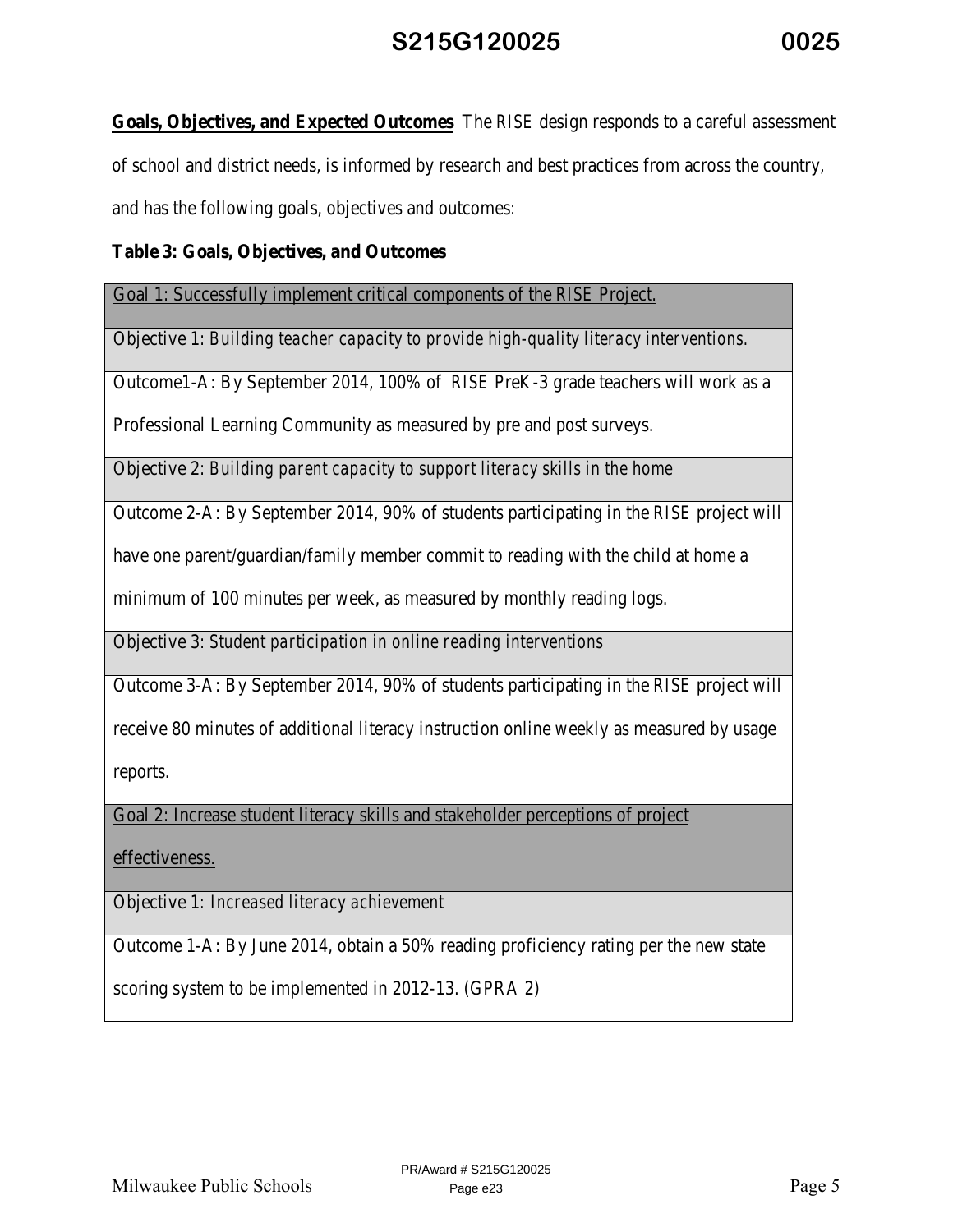Under the federal Elementary and Secondary Education Act, states must demonstrate how they will implement four key principles, including college and career expectations for all students, making sure every child is graduate ready. In literacy, it is imperative that in grades PreK-3 foundational skills are built for success with reading in the content areas. With measures of accountability including progress evidenced by growth, providing early intervention will lead to greater growth and achieve proficiency. By engaging in the *RISE* activities, students will develop literacy skills, developing the knowledge and skills needed to graduate high school and successfully enroll in a post-secondary institution.

#### *Continuum of Support*

Resources supported through this project will be coordinated with existing resources to ensure a continuum of support in literacy across the early childhood education experience. The continuum of support demonstrates the current district strategies (shaded) and additional supports of the proposed *RISE* project.

|  |  | <b>Table 5: Early Literacy Continuum of Support</b> |  |
|--|--|-----------------------------------------------------|--|
|--|--|-----------------------------------------------------|--|

| <b>Design Principles</b>    | <b>Literacy Supports</b>                          |
|-----------------------------|---------------------------------------------------|
| Response to Intervention    | <b>Universal Screening</b>                        |
|                             | Comprehensive Literacy Plan                       |
|                             | <b>Collaboration and Professional Development</b> |
| Using Technology for        | <b>Online Learning Communities</b>                |
| <b>Intervention Support</b> | Use of Technology for Reading Interventions       |
| Parental Involvement        | <b>Family Literacy Nights</b>                     |
|                             | <b>Interactive Shared Reading Trainings</b>       |
|                             | <b>Book Distributions and Book Shares</b>         |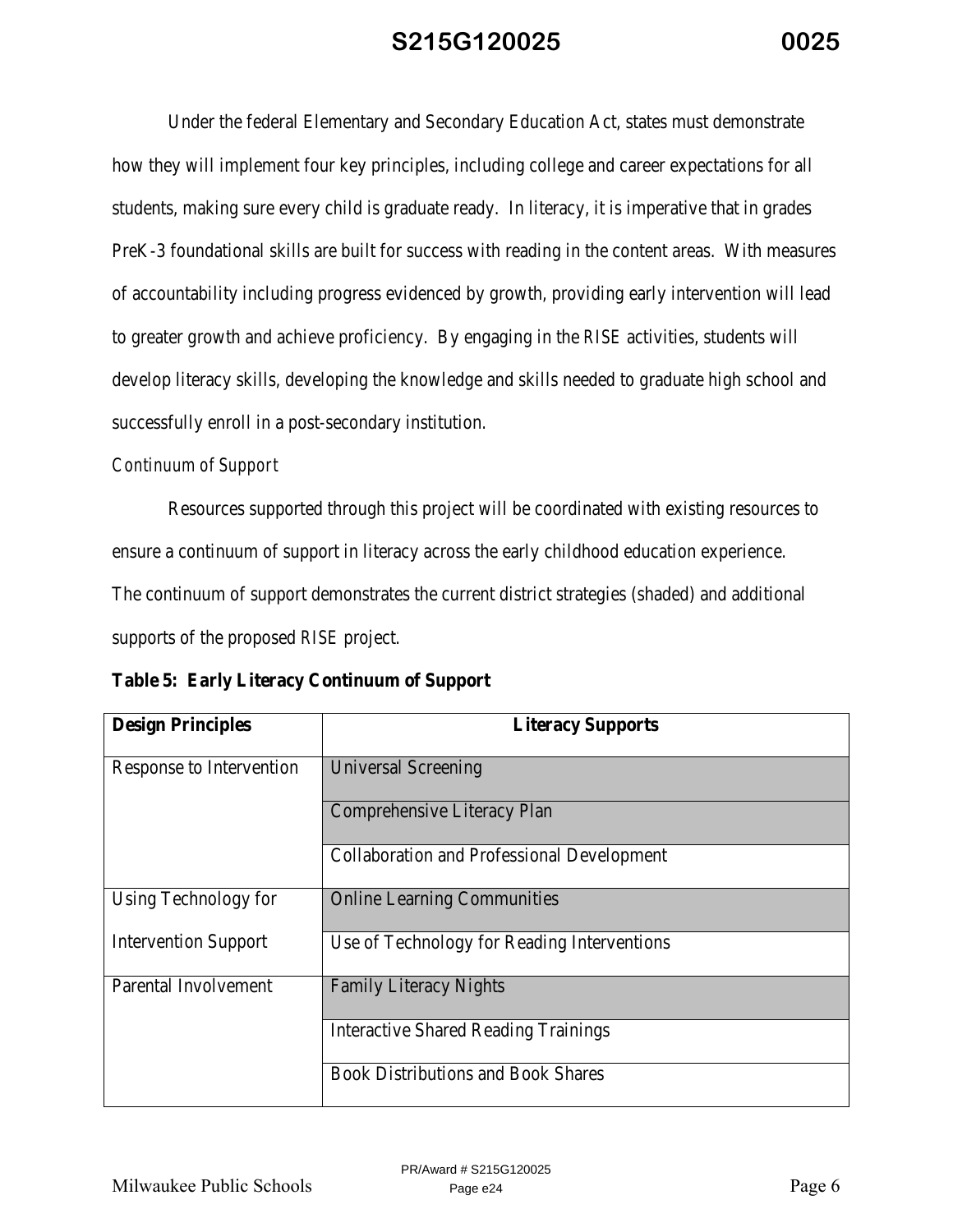#### *Response to Intervention*

 The Response to Intervention (RtI) framework is designed to promote the success of all students by providing a systematic and integrated system of supports based on Common Core State Standards, quality instruction, and interventions matched to students' needs. *RISE* teachers will receive targeted support to develop the structures needed to ensure that students are provided with learning goals and plans that will help them acquire the early literacy skills essential for post-secondary success. Student progress and proficiency will be monitored on a continuous basis, providing guidance to program planning and implementation. *RISE* teachers will have monthly grade level planning time, supported by the use of substitute teachers to provide release time, to plan and collaborate on students' literacy achievement by monitoring progress, sharing best practices and examining student work.

#### *Using Technology for Intervention Support*

Economically and educationally disadvantaged children who display weaknesses in oral language development and phonological skills necessary for skilled reading often have fewer opportunities for rich language development (McArdle & Chhabra, 2004). Critical reviews of reading research, such as the one conducted by MacArthur, Ferretti, Okolo, and Cavalier (2001), highlight how technology can potentially teach phonological awareness and decoding skills, especially now that many software programs teach letter-sound correspondences and allow for the manipulation of sounds in words. The *RISE* project will support students' access to online interventions to increase literacy skills. Providing additional access to online supports through the purchase of mobile computer labs for each of the targeted schools and training teachers and parents to support the use of the online interventions will be supported through the proposed project.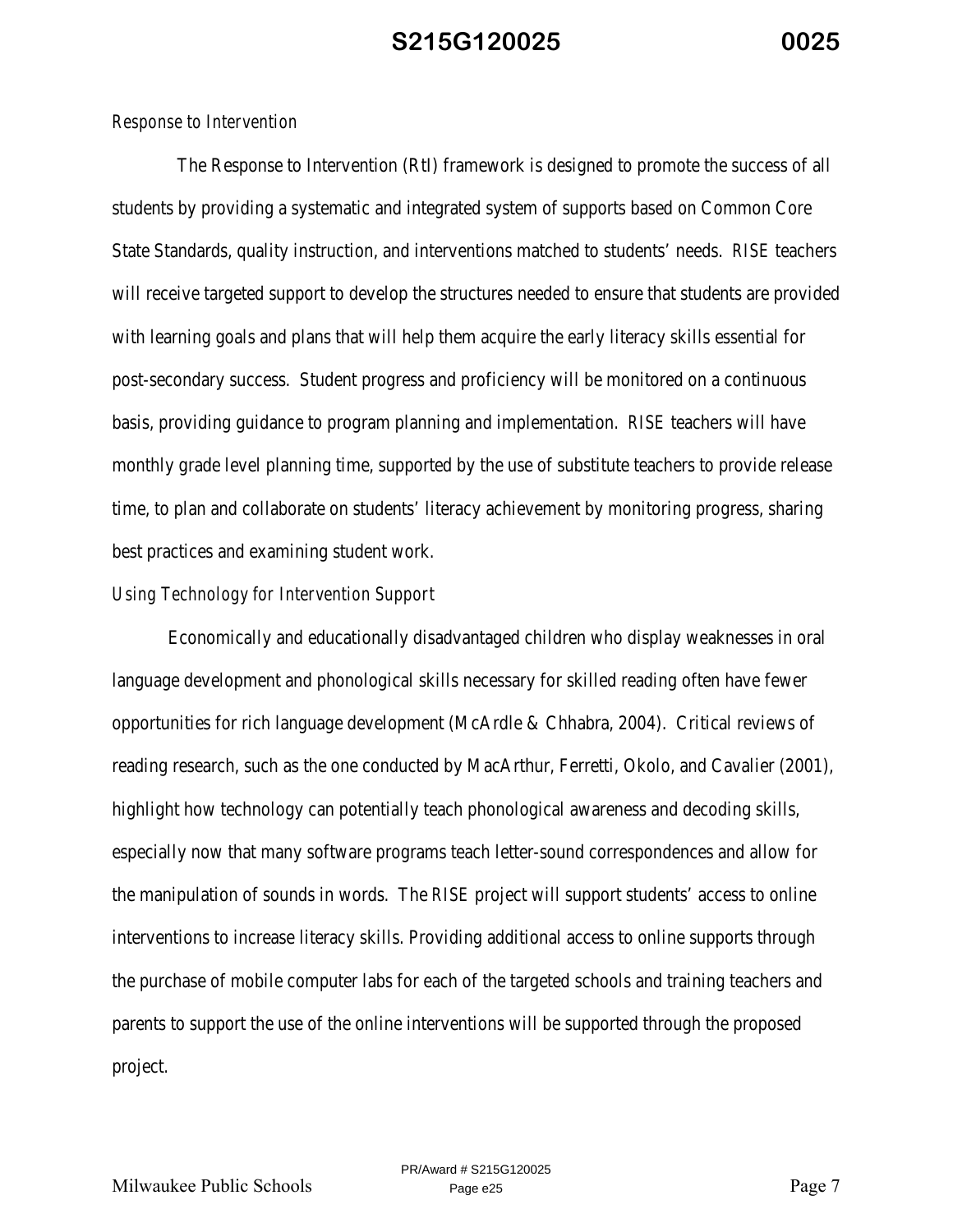#### *Parental Involvement*

Effective parental involvement efforts must be more central in terms of what student supports are needed and how parents can support those needs. MPS supports families through training, networking opportunities, and exposure to and assistance in accessing resources. Developing partnerships with parents through *RISE* will create the infrastructure to support parents. MPS *RISE* proposes a variety of comprehensive strategies for meaningfully engaging parents in improving students' literacy performance, including celebrations, outreach and information services, workshops, as well as more strategic supports--as associated with knowledge to plan and prepare students for literacy proficiency. Much of this work will be focused on helping parents develop Interactive Shared Reading strategies, understanding and accessing available resources, and advocating for their children.

Interactive Shared Reading involves an adult reading a book aloud to a child using a variety of techniques to engage the child in the text with the goal of enhancing language and literacy skills. Two studies (Lamb, 1986; Mautte, 1991) met What Works Clearinghouse evidence standards and demonstrated that the intervention had potentially positive effects on general reading achievement. Interactive Shared Reading, reading aloud and interacting with text training will be offered monthly for parents and students in grades PreK-3. Trainings will be provided for parents on the use of research-based interventions and how they can support literacy at home.

Access to an abundance of books will result in increased motivation and increased reading achievement (Kelley, M. & Clausen-Grace, N. 2010; Worthy & Roser, 2010; Guthrie, 2008; Routman, 2003). Quarterly book shares and book distributions will make books available to students and parents to meet the objective of increasing the time that parents read with their

Milwaukee Public Schools Page 8 Page 8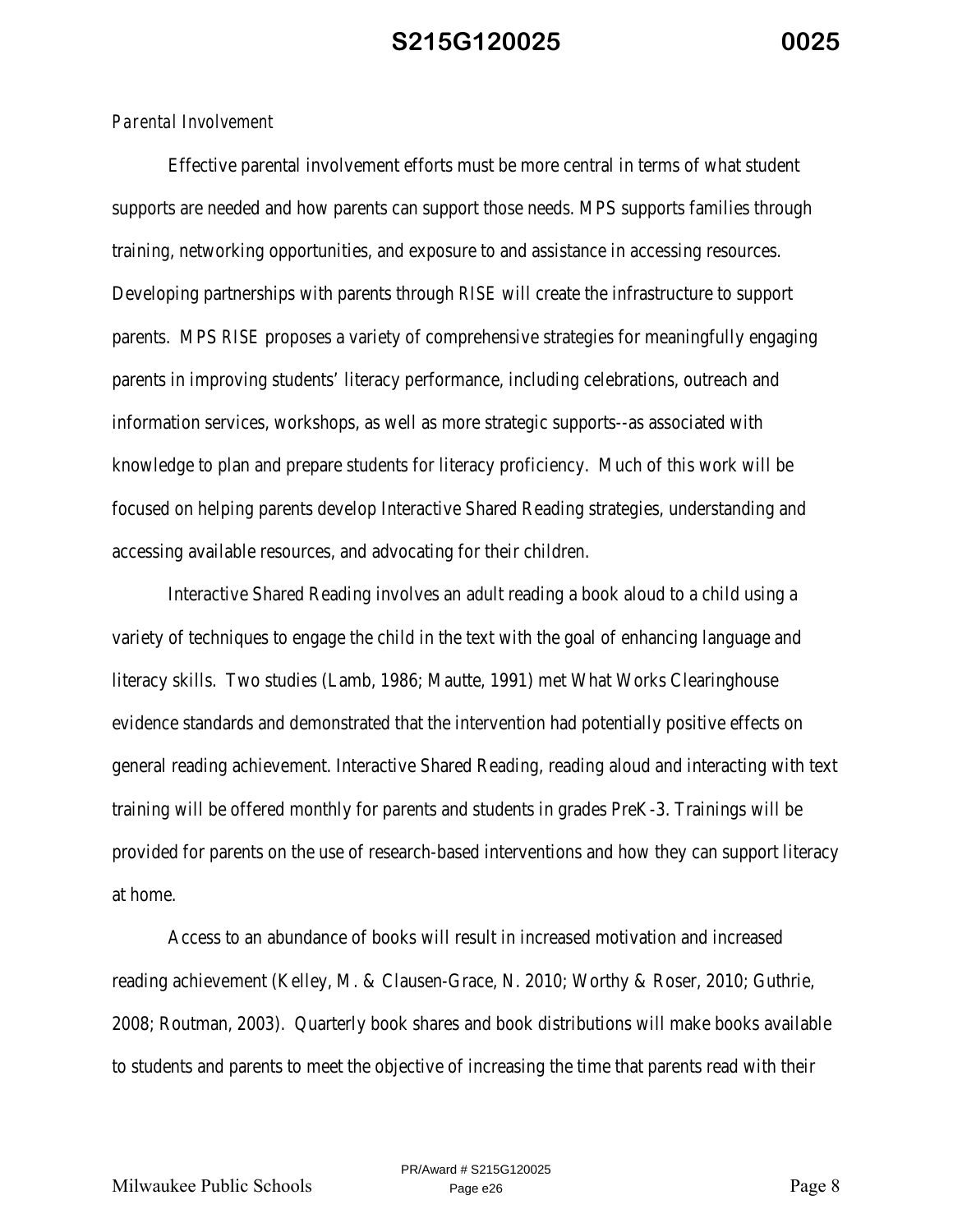children and support the use of good reading behaviors. These supports will be used to foster reading together and creating the connection between home and school.

#### *Performance feedback and continuous support*

As outlined in the management and the evaluation plan sections, described later, a variety of data will be regularly collected and analyzed to support continuous program improvement. The leadership and advisory committees will provide guidance and support to ensure that the proposed strategies are effective and address gaps and challenges in implementation.

#### **QUALITY OF PROJECT SERVICES**

The proposed MPS *RISE* project focuses on ensuring equal access to literacy supports to students from diverse cultural and social backgrounds, especially minority and low income students, including those who have been traditionally under-represented based on race, color, national origin, gender and disability a promised path to post-secondary success. The project will ensure that research-based instructional practices benefit students who are African-American, Latino, English Language Learners (ELL) or students with disabilities, allowing them to develop foundational reading skills through interventions and strategies outlined in the CLP.

MPS *RISE* focuses on three design principles for grade pre-kindergarten through third grade: 1) Response to Intervention, 2) Using Technology for Intervention Support, and 3) Parent Involvement. Research and best practices support key *RISE* design principles.

#### Design Principle:  *Response to Intervention*

In the United States approximately 2.8 million students have been identified as having a learning disability. Of those, 90 percent have trouble reading. If a child receives help in kindergarten or first grade, that child has a 90 to 95 percent chance of becoming a fluent reader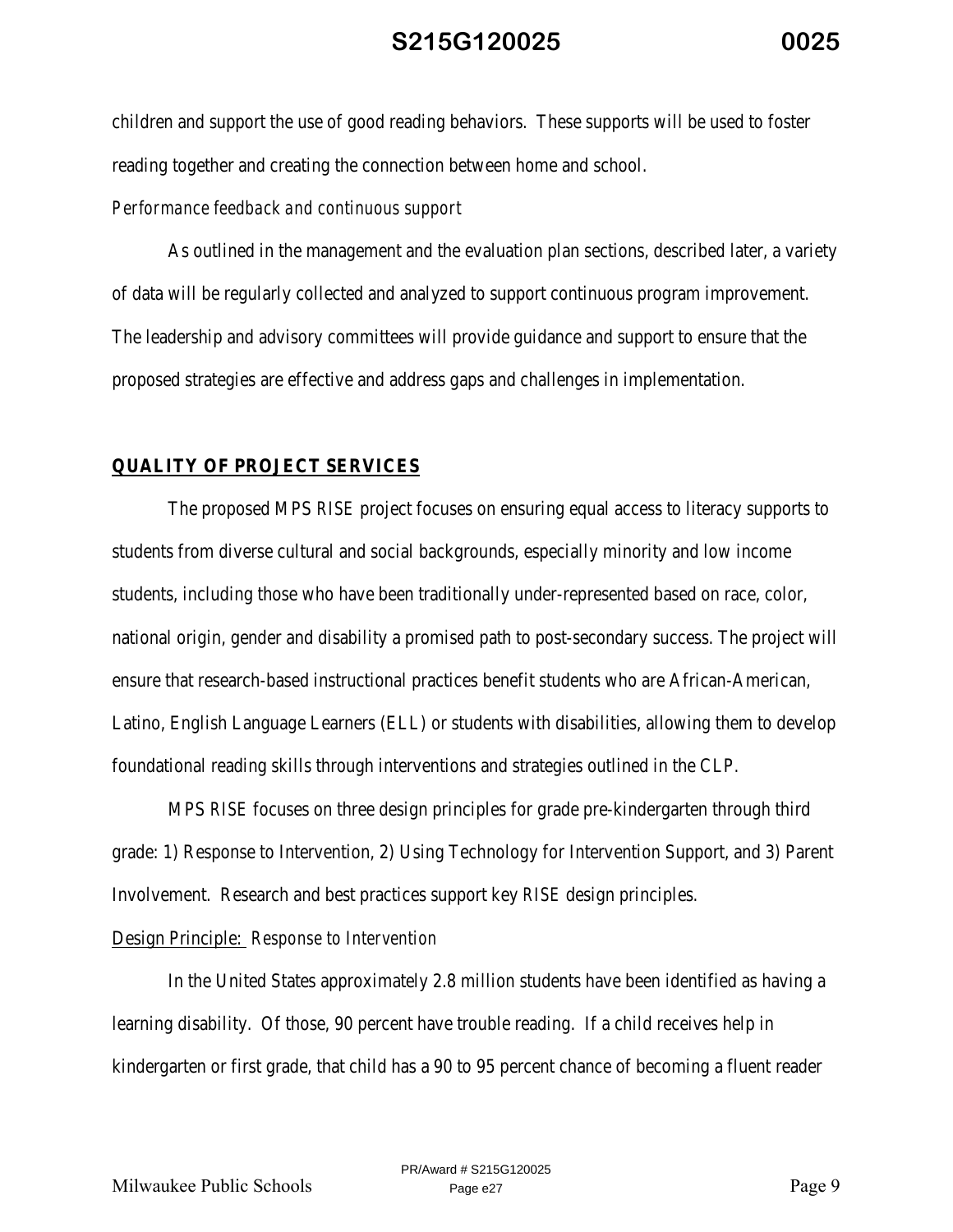(Collins, 2000). The immediacy of providing effective supports and early intervention is imperative in providing the early success needed for literacy development. Research suggests that schools involved in data use often evolve toward a more professional, collaborative culture. Effective use of data helps determine when interventions should occur and what those interventions should be. (Chen, Heritage, & Lee, 2005; Feldman & Tung, 2001; Nichols & Singer, 2000; Symonds, 2003). Promoting school data use is essential in the leadership efforts. To do this, collaborative efforts must take place often and regularly. Researchers say that collaboration is an effective general educational practice and effective structure in promoting school data use (Schmoker, 2004). Sharing leadership across various channels designs the collaboration necessary to hold all stakeholders accountable for improvement efforts. Murphy (2002) notes the importance of stretching leadership across roles to involve various players.

Professional Learning Communities (PLCs) are structures that exist as a result of collaborative inquiry and shared leadership. Shared decision-making and goal-setting needs to be a common practice. Substantial investments need to be made to ensure that school goals are connected to regular collaborative meetings of teachers (Reeves, 2004).

The proposed *RISE* project will focus on establishing PLCs in grades PreK-3 through monthly grade level meetings to use student data to inform instruction, develop and modify learning plans for students. The site coordinators, with support of the project director, will plan and implement PLCs on a monthly basis. In addition, five project staff will attend the State Literacy Conference and disseminate information at school sites to develop a deeper understanding of how best practices in literacy and PLCs can support student learning in literacy.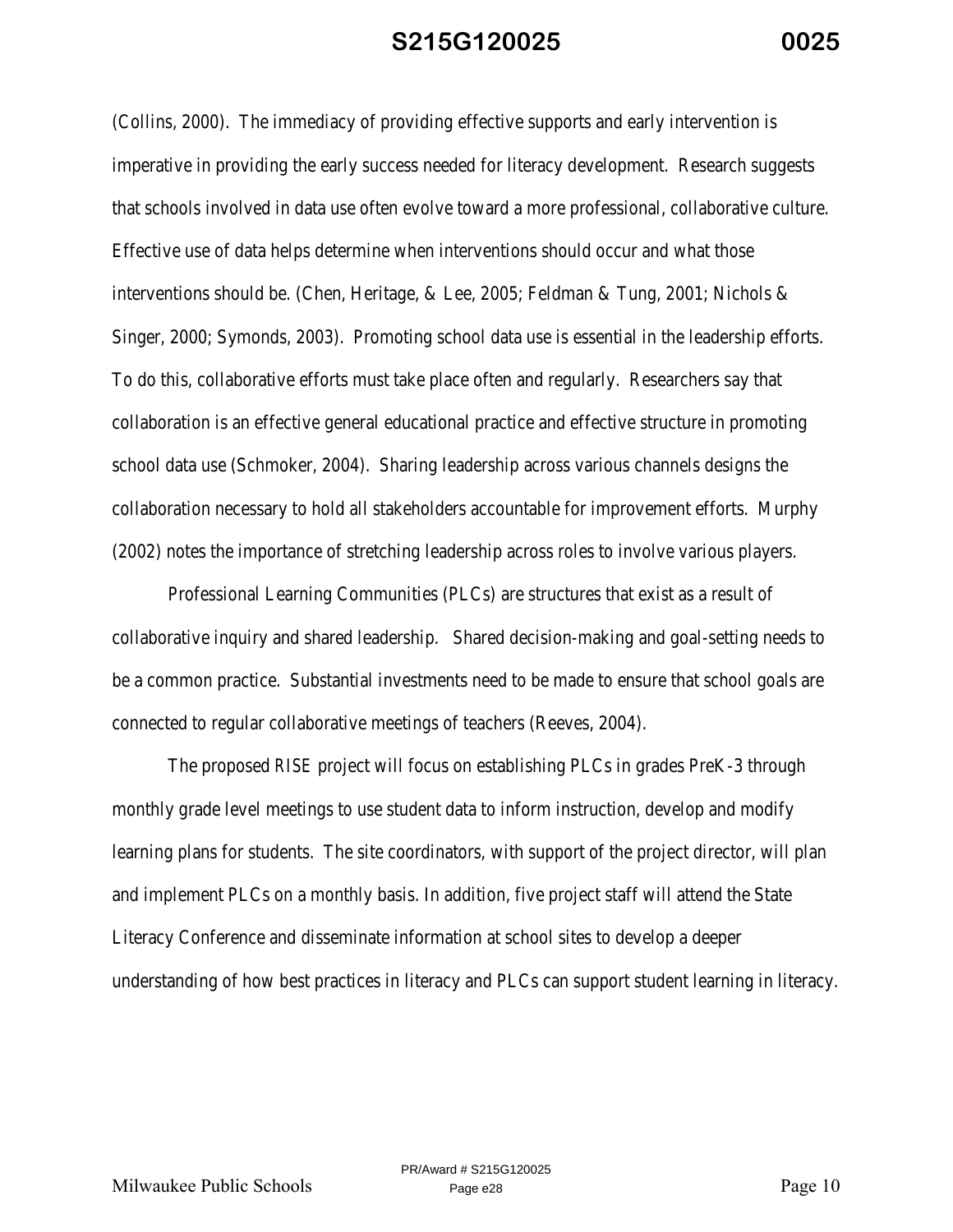#### Design Principle:  *Using Technology for Intervention Support*

Common Core State Standards address four key foundational anchor standards -- print concepts, phonological awareness, phonics, and fluency for grades K-5. Students must have adequate development of oral language, concepts and phonological awareness skills to advance on the literacy continuum. Phonological awareness training, when combined with instruction in letter knowledge, leads to long-term improvements in phonemic awareness, reading and spelling (Anthony and Francis, 2005).

National Technology Standards identify key skills needed for an advancing digital age (NETS, 2007). By engaging in technology-based instructional programs students develop the digital age skills needed for success in future schooling. With online interventions students work to build skills and acquire the autonomy to develop self-regulated habits key to independent thinking and learning.

Web-based programs are now designed to build letter knowledge and phonological awareness to prepare children for success in literacy while building on technology skills. This type of choice in reading allows students an opportunity for a different learning environment. Web-based solutions are fun for students and allow skill practice opportunities to continue at home or in after-school programs. Research shows that when children are given choices in reading instruction, they spend more time reading (Cordova & Lepper, 1996; McLoyd, 1979; Sweet, Guthrie, & Ng, 1998).

Explicit instruction is essential for students with reading difficulties (Foorman et al, 1998; Juel & Minden-Cupp, 2000; Shaywitz, 2003). The online reading program *Smarty Ants Reading World* is responsive to the individual needs of each child. This program creates a virtual library for each student that fills with books and music videos the student has created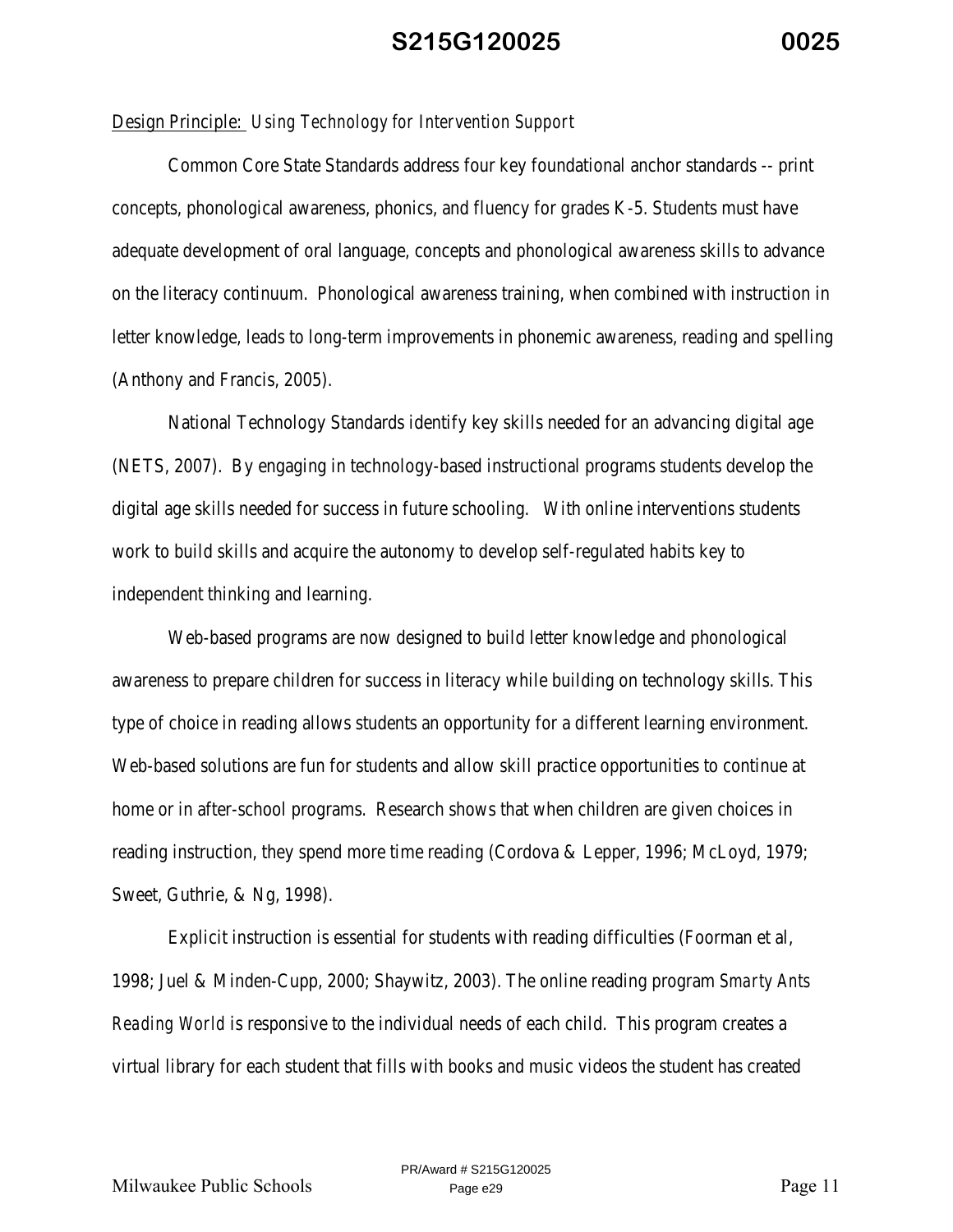while maximizing instruction where the needs are greatest. The program is designed to create a virtual learning path to reading that is fun and that helps develop foundational reading skills.

 Within the proposed *RISE* project teachers will participate in professional development opportunities to build capacity to effectively implement early interventions using technology, including *Smarty Ants Reading World*; differentiate instruction; and expand parental involvement. Students will be able to access these technology resources through the support of the mobile computer labs proposed in this project. In addition, parents will receive training on the use of online interventions at home and progress monitoring to support literacy development. Design Principle: *Parental involvement* 

School achievement and parent involvement is an important factor relative to reading (High, et al., 2000). Opportunities for parents to have shared reading experiences with their child can improve and enhance language development. Oral language is developed through shared book reading as well as oral discussions. During the most critical periods of early literacy development, such experiences are necessary in order to prevent reading failure.

As part of the instructional shifts to Common Core State Standards (CCSS), students must be able to deconstruct text. As stated by Bradley & Jones (2007), children benefit more if there is talk about the text. Programs like *Little Books* were designed with the sharing of text in mind. A study conducted on *Little Books* showed it to have potentially positive effects on overall reading achievement. Parents will receive *Little Books* at monthly parent involvement activities as well as strategies on how to use this resource to support literacy development.

Parent involvement is important in leveraging student achievement. The proposed project will support quarterly book distributions and Interactive Shared Reading experiences with parents at participating schools for students in grades PreK-3 to create time for parents and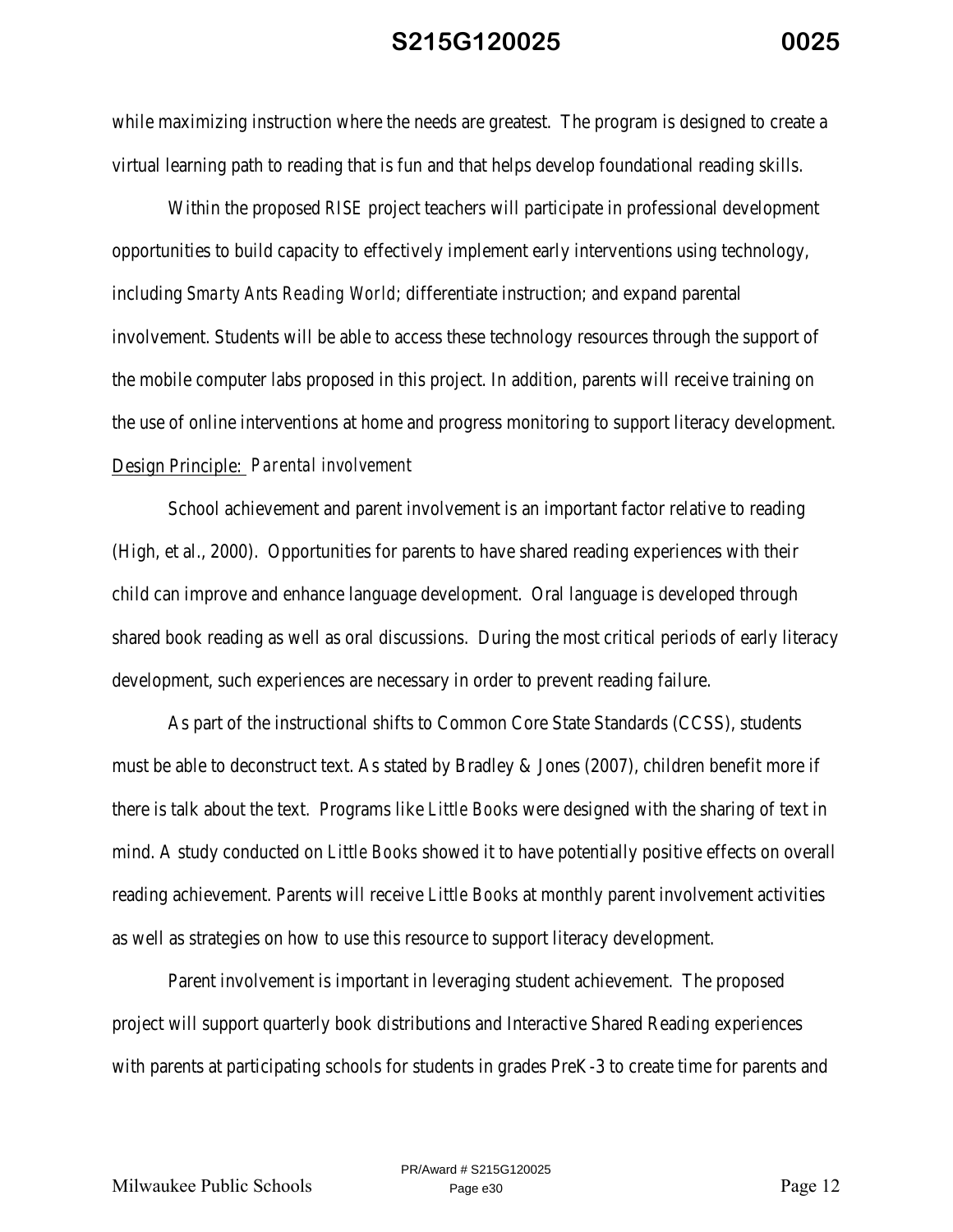children to read together and develop a love for reading. In addition, book shares will be implemented at each school to help parents support the development of literacy skills.

#### **ADEQUACY OF RESOURCES**

The proposed *RISE* project leverages internal resources to ensure adequacy of resources for high-quality, and sustainable implementation. MPS is committed to improving literacy by using its understanding of the school/district context, processes, and people to build more strategic and coordinated support. The district has committed to rethinking and expanding existing activities and initiating new ones to better align to project goals. MPS has developed programs and/or services that provide support to students and their families (e.g., academic support, workshops), as well as district and school staff (e.g., teacher professional development), and has committed to working collaboratively to ensure supports are relevant, targeted, meaningful, non-duplicative, and high-impact.

*Adequacy of Support* : Each of the participating MPS schools brings access to highquality, well-maintained facilities (e.g., meeting/assembly space, computer labs and libraries) and equipment (e.g., telephones, computers, Internet access, audio-visual equipment). MPS intranet resources, including on-line collaborative learning community space (known as The Learning Community, TLC), will be organized to support communication and resource sharing across project schools.

Several district staff will also be leveraged, including teachers, and school and district leaders, including technology support, staff from research and evaluation, communications, pupil services (e.g., parent coordinators), and curriculum and instruction, among others. Table 6 describes additional MPS resources that will be leveraged to support the proposed *RISE* project.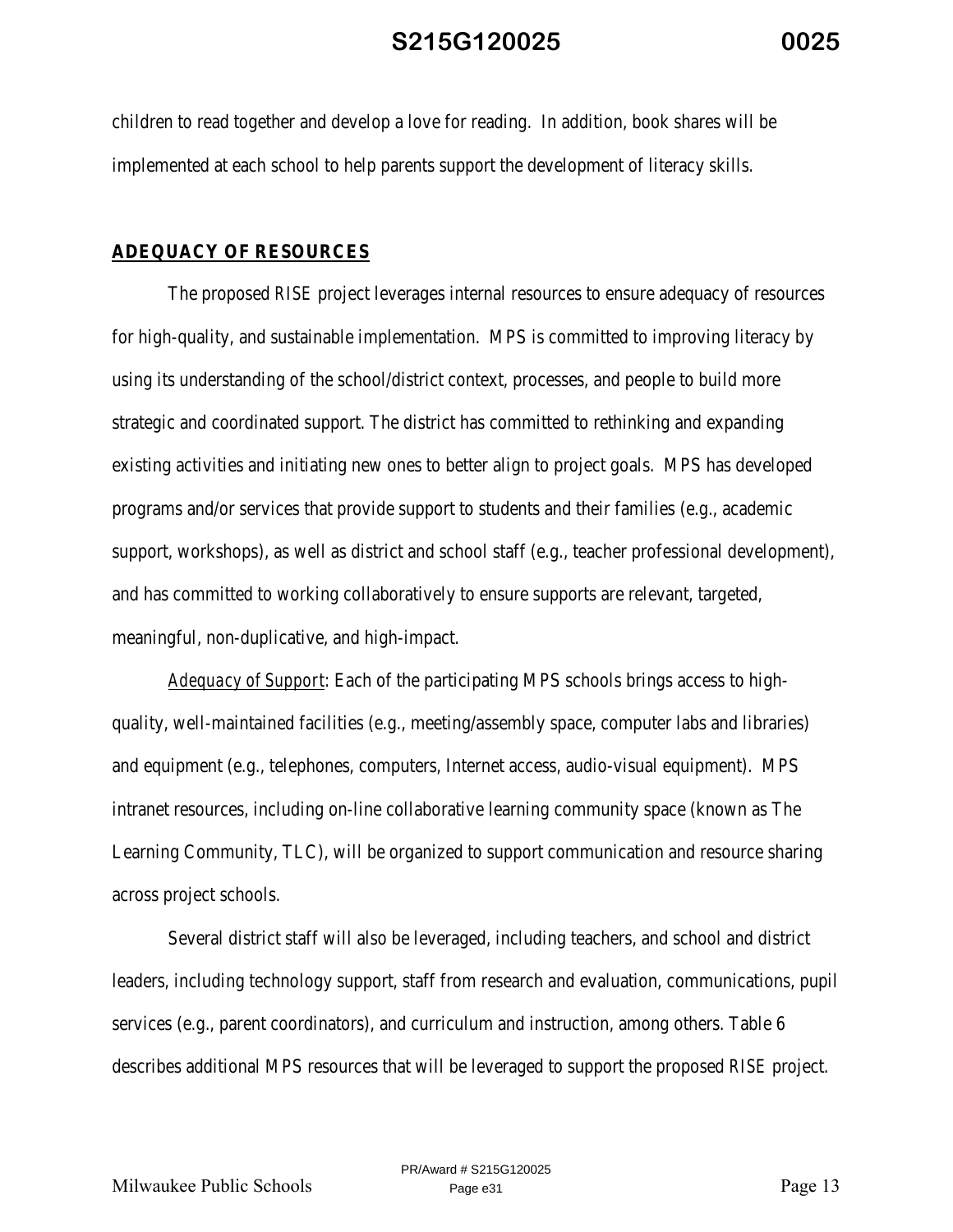#### **Table 6:** *RISE* **Resources**

| <b>RISE Resources</b>           |                                                                           |  |  |
|---------------------------------|---------------------------------------------------------------------------|--|--|
| <b>Milwaukee Public Schools</b> | <b>Services and Supports</b>                                              |  |  |
| <b>MPS Data Warehouse</b>       | Data and reports track student, school, and district trends (e.g.,        |  |  |
|                                 | demographics, attendance, behavior, academics) to target at-risk          |  |  |
|                                 | students for early intervention                                           |  |  |
| MPS portal/website              | <i>RISE</i> on-line links to literacy supports for students and families. |  |  |
| The Learning Community          | TLC is a common place on the internet that facilitates proactive          |  |  |
| (TLC)                           | and collaborative partnerships; allows educators and students to          |  |  |
|                                 | come together to learn, organize and collaborate; and extends             |  |  |
|                                 | learning by providing a virtual space for course work, group              |  |  |
|                                 | projects, and community involvement.                                      |  |  |
| MPS Communications and          | Communications expertise and support, materials development,              |  |  |
| <b>Public Affairs</b>           | and translation services                                                  |  |  |

*Reasonableness of Costs*: Grant activities will include book distributions, parent involvement activities, professional development opportunities, and access to books and technology. The per student request of approximately per year will provide direct support to approximately 1,200 high-need, Milwaukee Public School students in grades Prekindergarten through third grade and approximately 60 teachers. Residual benefits of the project will include more actively engaged parents; better-trained teachers (with new models and strategies); improved academic rigor and academically-focused school cultures—all of which promise significant and long-lasting impact on student learning and post-secondary success.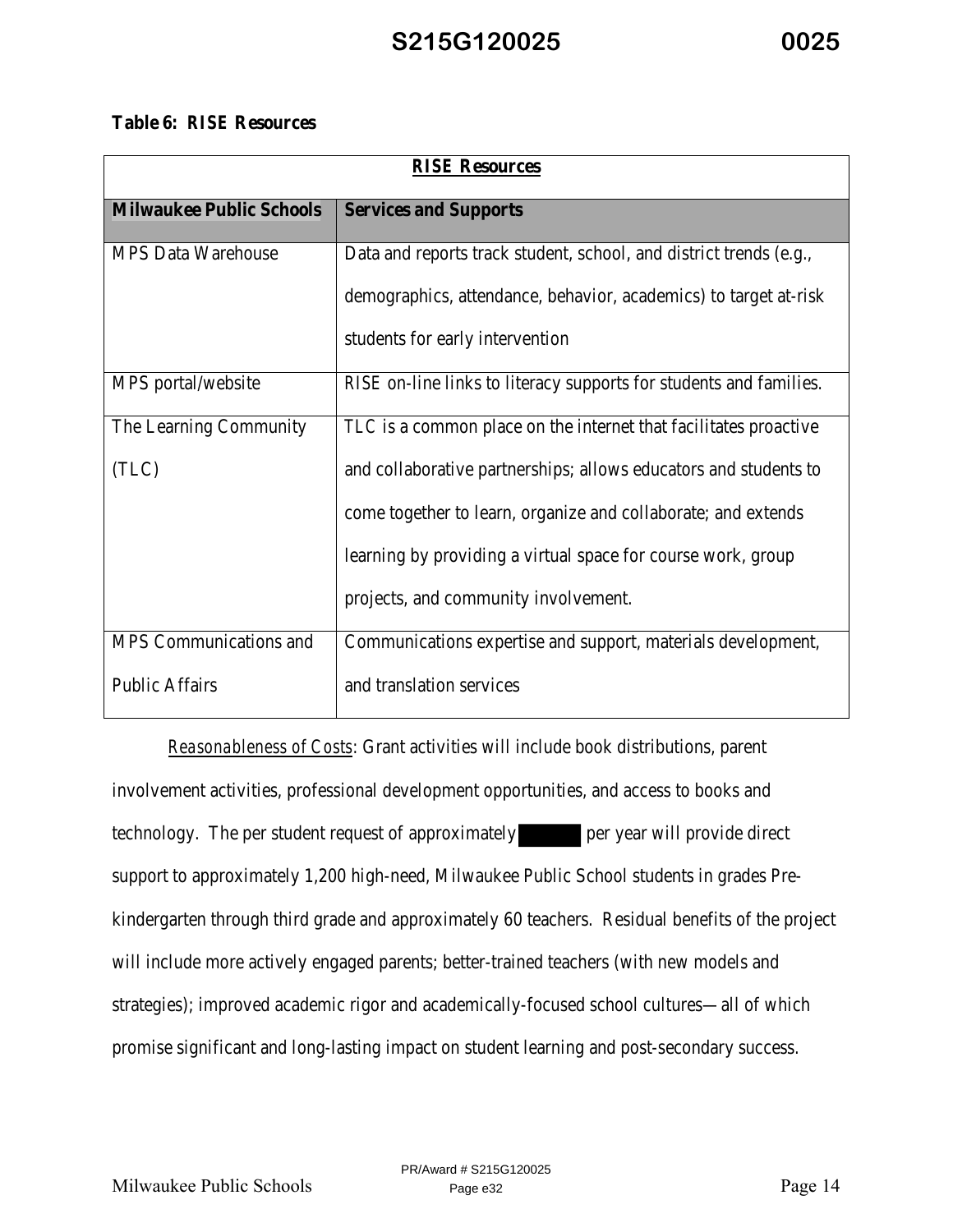*Sustainability:* The project promises to usher in a new era of MPS and parent relationships in which activities are more strategic and coordinated across stakeholders, better targeted to specific district, school, and student needs, and of higher impact. In addition, much of the grant activities align to and/or leverage or develop new models in support of larger district reform initiatives. These, taken with increased staff, school, and district capacity developed through the *RISE* project promise both scalability and sustainability across the district. All four schools will serve as model sites for implementation of literacy interventions and will work with the site coordinators to develop videos for observation by other schools in the district. The comprehensive project evaluation will provide invaluable formative and summative information to ensure continuous program improvement, including the development of tools and models that will support implementation fidelity and sustainability beyond the grant period.

#### **QUALITY OF MANAGEMENT PLAN**

The proposed *RISE* project will ensure sufficient staff assignment, roles, and responsibilities to meet project goals on time and ensure effective program design, implementation, continuous improvement, and accountability for results. The table that follows identifies staff in completing key roles and functions.

**Table 7: Roles, Functions, and Time Allocations of Key Personnel** 

| <b>Key Personnel</b>    | <b>Roles and Functions</b>                   | Allocation |          |
|-------------------------|----------------------------------------------|------------|----------|
|                         |                                              | Grant      | Other    |
|                         |                                              | Funded     | Sources  |
| <b>Project Director</b> | Provides project leadership and oversight,   |            | $.1$ FTE |
|                         | including communication, planning,           |            |          |
|                         | implementation, progress monitoring, budget  |            |          |
|                         | management, staff supervision, reporting and |            |          |
|                         | evaluation                                   |            |          |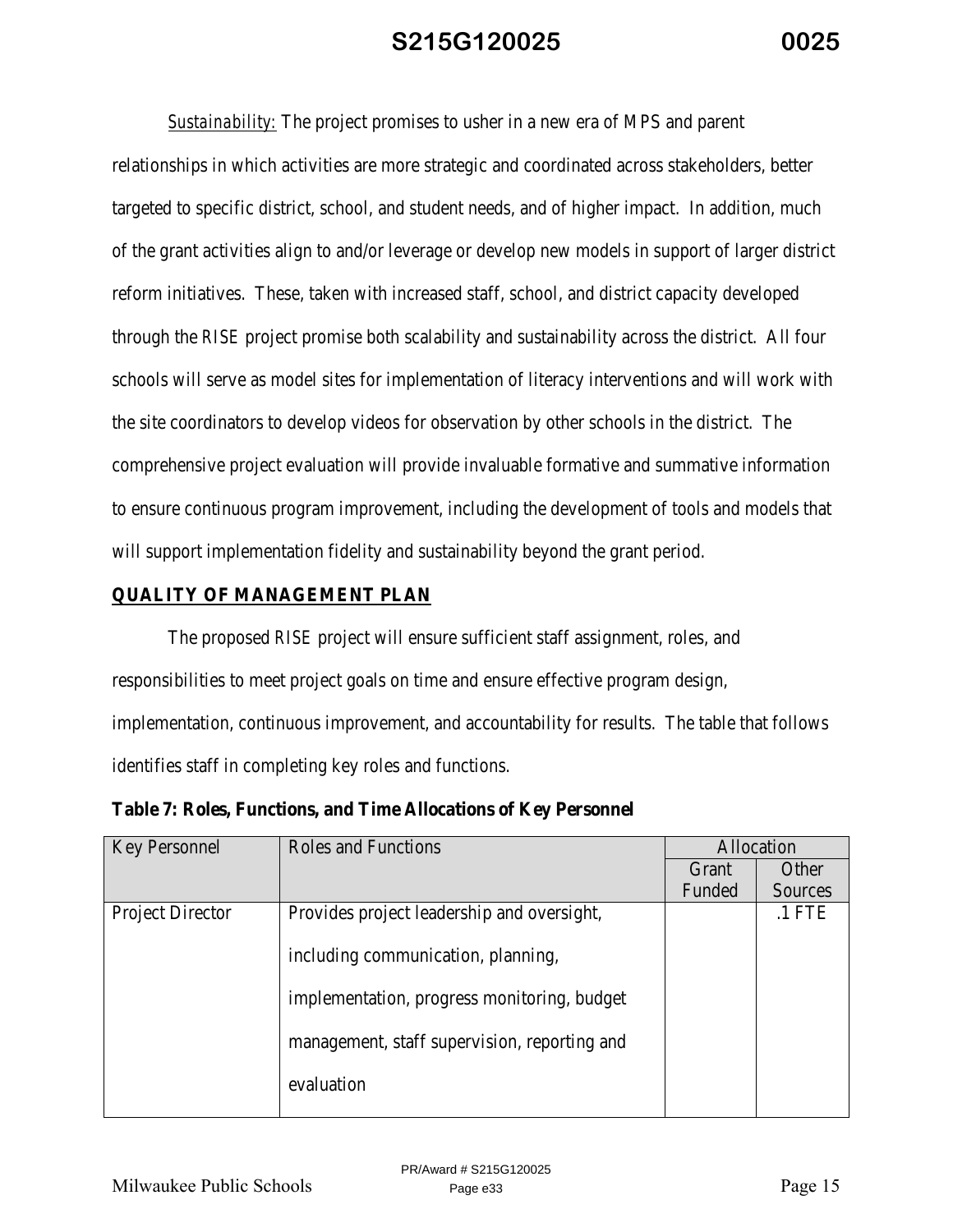| <b>Site Coordinators</b>  | Coaches teachers, provides project planning and  | .5 FTE |          |
|---------------------------|--------------------------------------------------|--------|----------|
|                           | management, including coordination and           |        |          |
|                           | professional development implementation          |        |          |
| <b>Parent Coordinator</b> | Works with site coordinators to organize book    | .5 FTE |          |
|                           | distributions, parent-student literacy sessions, |        |          |
|                           | trainings, and online intervention               |        |          |
| Project Evaluator         | Coordinates data collection, analysis, and       |        | $.1$ FTE |
|                           | reporting                                        |        |          |
| Director, Research        | Works with project staff in design and           |        | X        |
| and Evaluation            | implementation of project evaluation and on-     |        |          |
|                           | going progress monitoring and data use           |        |          |
| Executive Director,       | Provides leadership and oversight to ensure      |        | X        |
| Curriculum &              | alignment to district goals and priorities,      |        |          |
| Instruction               | implementation fidelity.                         |        |          |

#### Key Leadership Staff

**Deborah Bruno, Literacy Intervention Supervisor for literacy interventions,** will serve as *RISE* Project Director, providing project leadership. Deborah Bruno has provided leadership in the planning and implementation of the Comprehensive Literacy Plan, with a focus on interventions and Early Intervening Services.

*RISE* **Site Coordinators** will be identified based on the centrally assigned academic coachliteracy assigned in September 2012. The coach will be placed based on experience in program coordination, professional development, facilitation, and leadership abilities.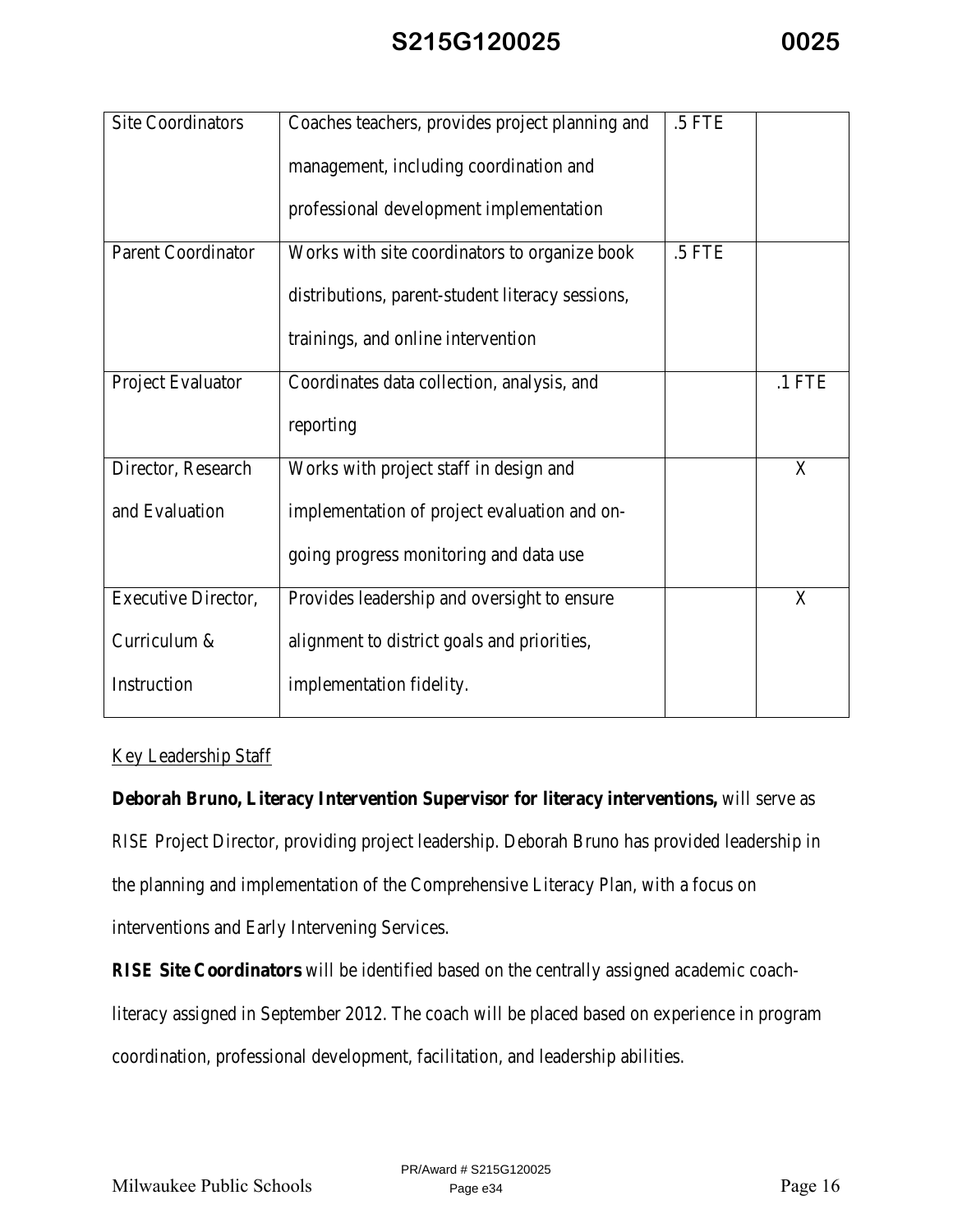*RISE* **Parent Coordinators** will be identified based on school-level assignment. The parent coordinator will be placed based on experience in program coordination, professional development, facilitation, and leadership abilities.

**Bradley Carl, UW-Madison Researcher,** will serve as the project evaluator. Dr. Carl has worked closely with the district over the past five years to design and conduct evaluations of key district initiatives.

**Deb Lindsey, MPS director of Research and Evaluation,** will work with the project and department staff to conduct program evaluation. She is responsible for administering districtwide, large-scale assessments, completion of school and district performance reports, and direction and oversight for the MPS data warehouse.

**Christina Flood, Executive Director of Curriculum and Instruction,** will work with the project director to ensure alignment to district goals and priorities, implementation fidelity, quality grants management, supervision of project director, and key activities and results are shared with the superintendent and senior staff leadership across divisions and departments.

### *Aligned Activities, Timelines and Milestones*

The *RISE* project director, leadership team, and advisory committee will monitor project achievements and ensure meeting the objectives of the program on time and within budget. The project director will facilitate communication and oversee the work plan. Table 8 outlines the aligned activities to the goals, timelines and milestones.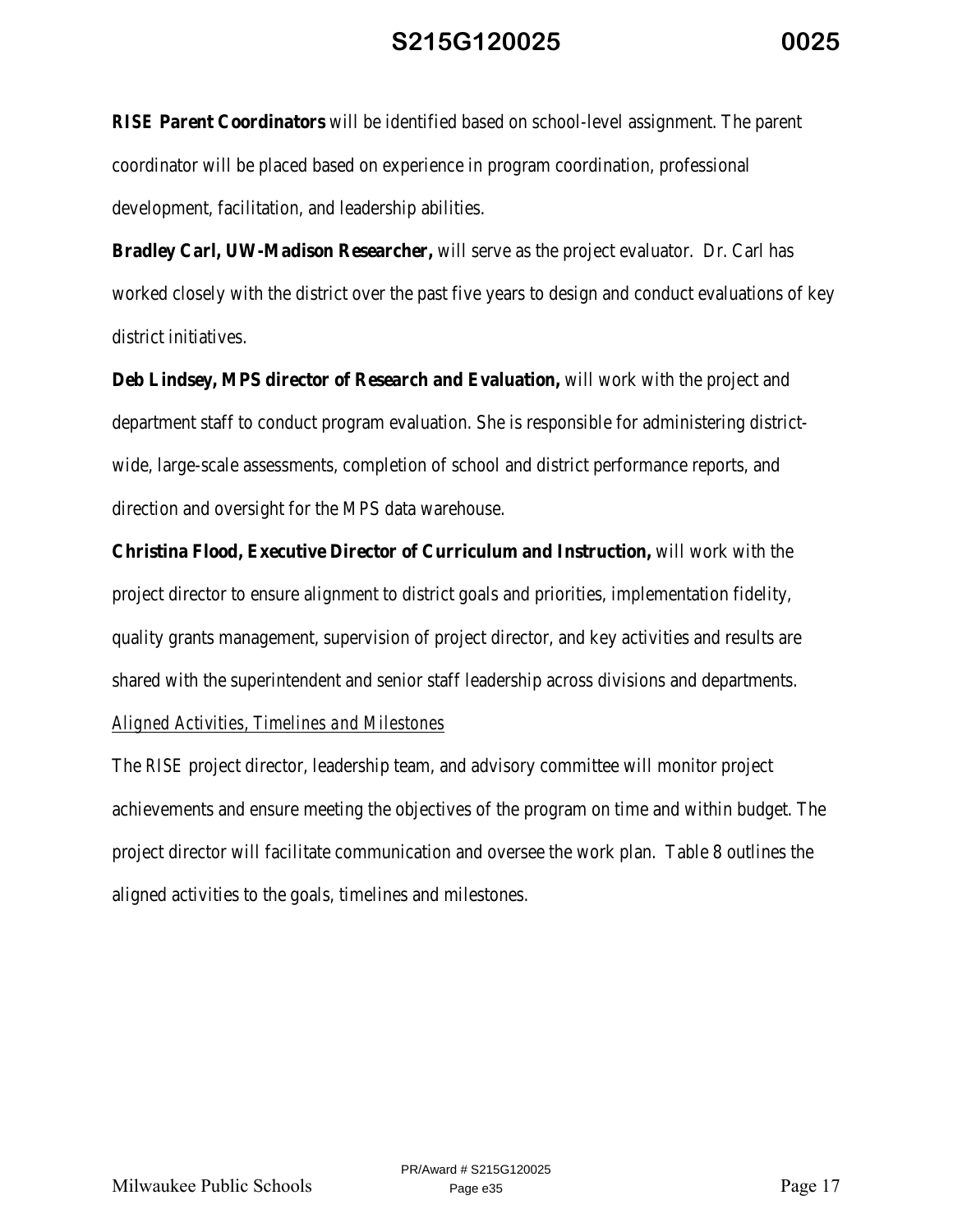## **Table 8: Project Tasks**

| Goal 1: Successfully implement critical components of the RISE Project.                    |                 |                                 |                                            |
|--------------------------------------------------------------------------------------------|-----------------|---------------------------------|--------------------------------------------|
| <b>Objective 1:</b> Build teacher capacity to provide high-quality literacy interventions. |                 |                                 |                                            |
| <b>Activities</b>                                                                          | <b>Timeline</b> | Person(s)<br><b>Responsible</b> | <b>Milestones</b>                          |
| <b>Initial Teacher Training</b>                                                            | Oct. 2012 -     | Project                         | 70% of participating PreK-3 grade          |
|                                                                                            | Nov. 2012       | Director                        | teachers will attend initial RISE training |
|                                                                                            |                 |                                 | as evidenced by attendance records         |
| Monthly Grade Level                                                                        | Monthly-        | Site                            | 90% of participating PreK-3 grade          |
| Meetings to Build                                                                          | Oct. 2012-      | Coordinators                    | teachers will attend monthly meetings      |
| <b>PLCs</b>                                                                                | June 2014       |                                 | as evidenced by meeting minutes            |
| <b>Wisconsin State</b>                                                                     | Feb. 2013       | Program                         | 20% of participating PreK-3 teachers       |
| <b>Reading Association</b>                                                                 | and Feb.        | Director                        | will attend and have increased             |
| Conference attendance                                                                      | 2014            |                                 | knowledge of literacy best practices       |
| to learn best practices                                                                    |                 |                                 | and Common Core State Standards as         |
| in literacy                                                                                |                 |                                 | evidenced by exit survey                   |
| Objective 2: Building parent capacity to support literacy skills in the home               |                 |                                 |                                            |
| <b>Parent-Student Sessions</b>                                                             | Monthly-        | Site and                        | 80% of parents with children in grades     |
| for Interactive Shared                                                                     | Oct. 2012-      | Parent                          | PreK-3 at participating schools will       |
| Reading                                                                                    | June 2014       | Coordinators                    | attend at least one session per year       |
| Parent Trainings on                                                                        | $Quarterly -$   | Site and                        | 80% of participating PreK-3 parents        |
| <b>Intervention Strategies</b>                                                             | Nov. $2012 -$   | Parent                          | will participate in at least one parent    |
| and Resources                                                                              | June 2014       | Coordinators                    | training                                   |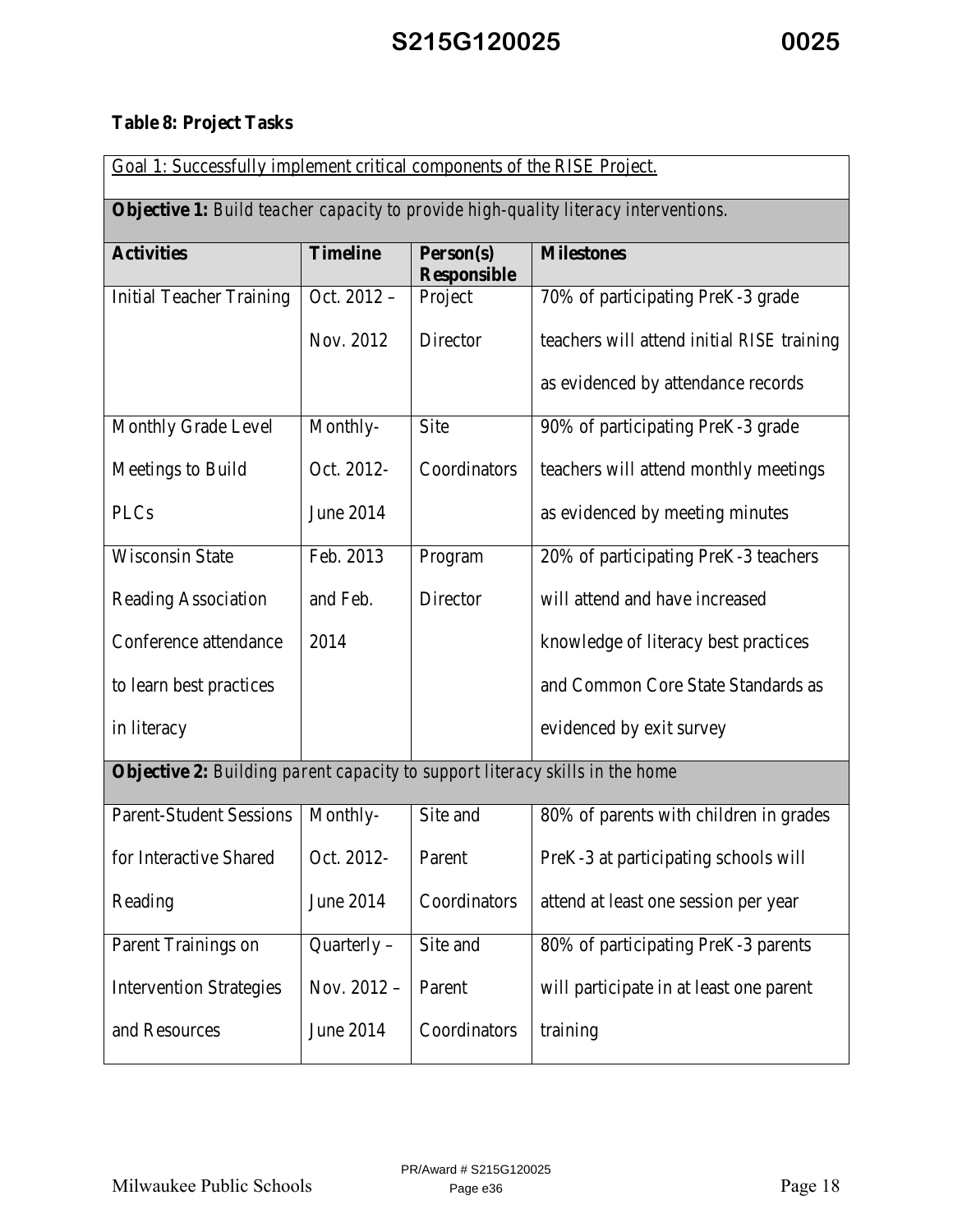| <b>Activities</b>                                                         | <b>Timeline</b> | Person(s)<br><b>Responsible</b> | <b>Milestones</b>                                                                              |  |
|---------------------------------------------------------------------------|-----------------|---------------------------------|------------------------------------------------------------------------------------------------|--|
| <b>Book Distribution to</b>                                               | Quaterly $-$    | Site and                        | 100% of students in grades PreK-3 at                                                           |  |
| <b>Build Home Libraries</b>                                               | Nov. $2012 -$   | Parent                          | participating schools will receive eight                                                       |  |
|                                                                           | June 2014       | Coordinators                    | books per year                                                                                 |  |
| <b>Objective</b> 3: Student participation in online reading interventions |                 |                                 |                                                                                                |  |
| Online intervention                                                       | Four days       | Site                            | 100% of students identified to receive                                                         |  |
| support provided to                                                       | weekly-         | Coordinator                     | support will participate in online                                                             |  |
| struggling readers                                                        | Oct. 2012 -     |                                 | intervention program as evidenced by                                                           |  |
|                                                                           | June 2014       |                                 | usage reports                                                                                  |  |
|                                                                           |                 |                                 | Goal 2: Increase student literacy skills and stakeholder perceptions of project effectiveness. |  |
| Objective 1: Increased literacy skills.                                   |                 |                                 |                                                                                                |  |
| Teacher engagement in                                                     | Monthly-        | <b>Site Teachers</b>            | 80% of teachers will identify progress                                                         |  |
| Plan-Do-Study-Act                                                         | Oct. 2012 -     |                                 | in literacy as a result of planned                                                             |  |
| decision-making                                                           | June 2014       |                                 | strategies and interventions for grade                                                         |  |
| process                                                                   |                 |                                 | level subgroups                                                                                |  |
| <b>Objective 2:</b> Increased stakeholders' perceptions                   |                 |                                 |                                                                                                |  |
| Parent training on                                                        | Oct. 2012,      | Project                         | 70% of parents will rate that their                                                            |  |
| progress monitoring                                                       | June 2013,      | Coordinator                     | child's literacy skills have improved as                                                       |  |
|                                                                           | Oct. 2013,      |                                 | evidenced by pre and post survey                                                               |  |
|                                                                           | June 2014       |                                 |                                                                                                |  |

### *Feedback and Continuous Improvement*

The proposed *RISE* project includes multiple opportunities for stakeholder input in project design and implementation. In addition to regular check-ins with school staff at monthly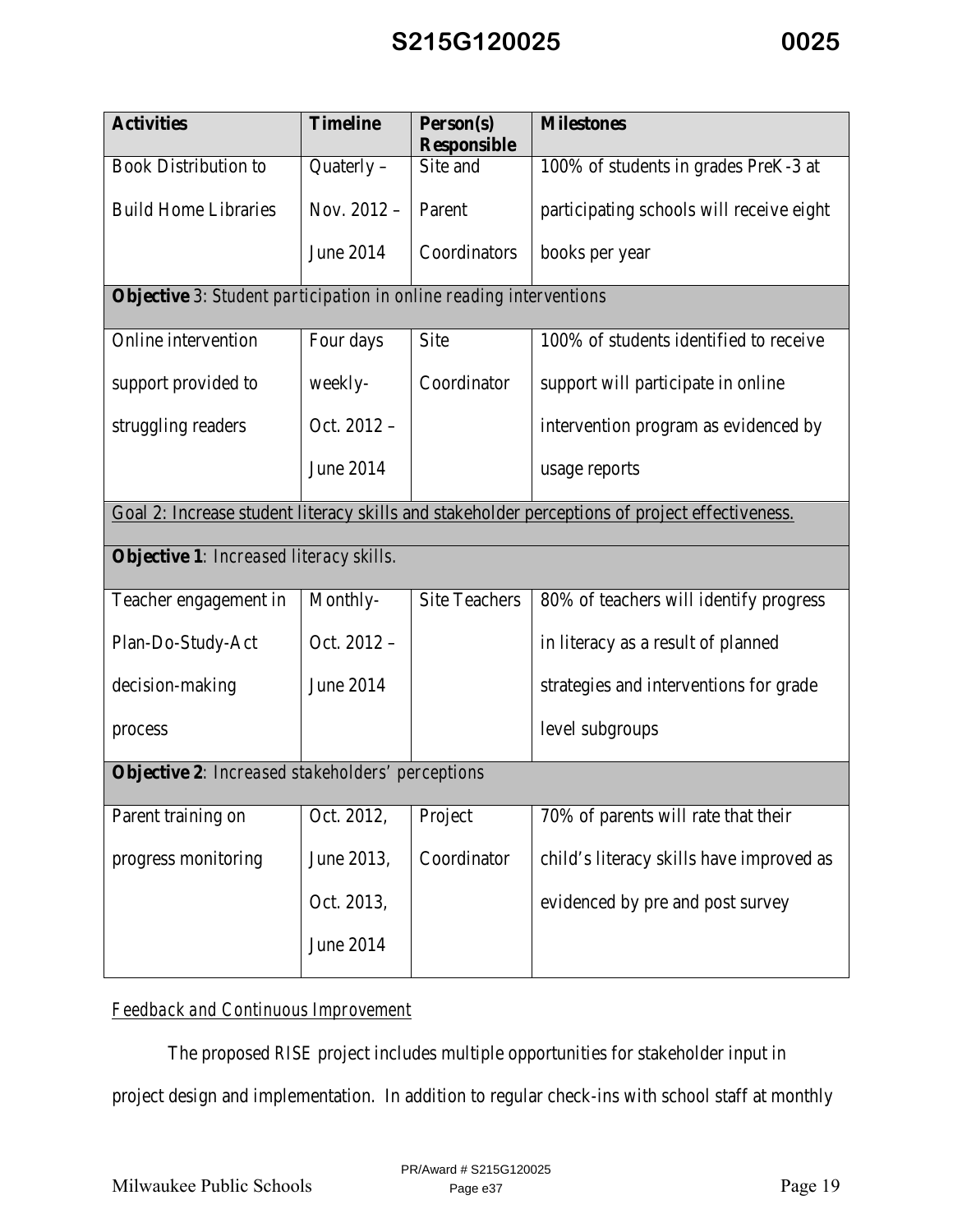professional development sessions, the site coordinators will survey staff to collect and respond to their feedback.

The project advisory committee will include parents, students, the project director, site coordinators, parent coordinators and the project evaluator. The project director will facilitate the advisory committee meetings which will occur three times a year to provide project oversight. The committee will develop an implementation plan that maximizes resources. The advisory committee, with the guidance of the evaluator, will formulate a specific evaluation plan. The advisory committee will review data bi-annually and make adjustments in programming.

The project evaluator will design a specific evaluation plan during the first month after the award. Specific yearly benchmarks will be set and plans will be made for collecting project data. The site coordinators will be responsible for the collection of the data. The evaluator will provide analysis and reporting on the data.

The *RISE* leadership team will be in charge of implementation. The group will meet bimonthly and the project director will report project progress to the advisory committee. The report will include successes and gaps or challenges in program implementation and suggestions for improvement. The advisory committee will discuss and make data-driven decisions regarding program improvements. The leadership team will ensure that changes occur. The process will repeat, resulting in a continuous feedback loop that includes decisions based on data and a diversity of perspectives.

#### **QUALITY OF PROJECT EVALUATION**

The project evaluation for the proposed *Reading Improvement Structured Environment* (*RISE*) project will be led by Dr. Bradley Carl, who serves as the University of Wisconsin-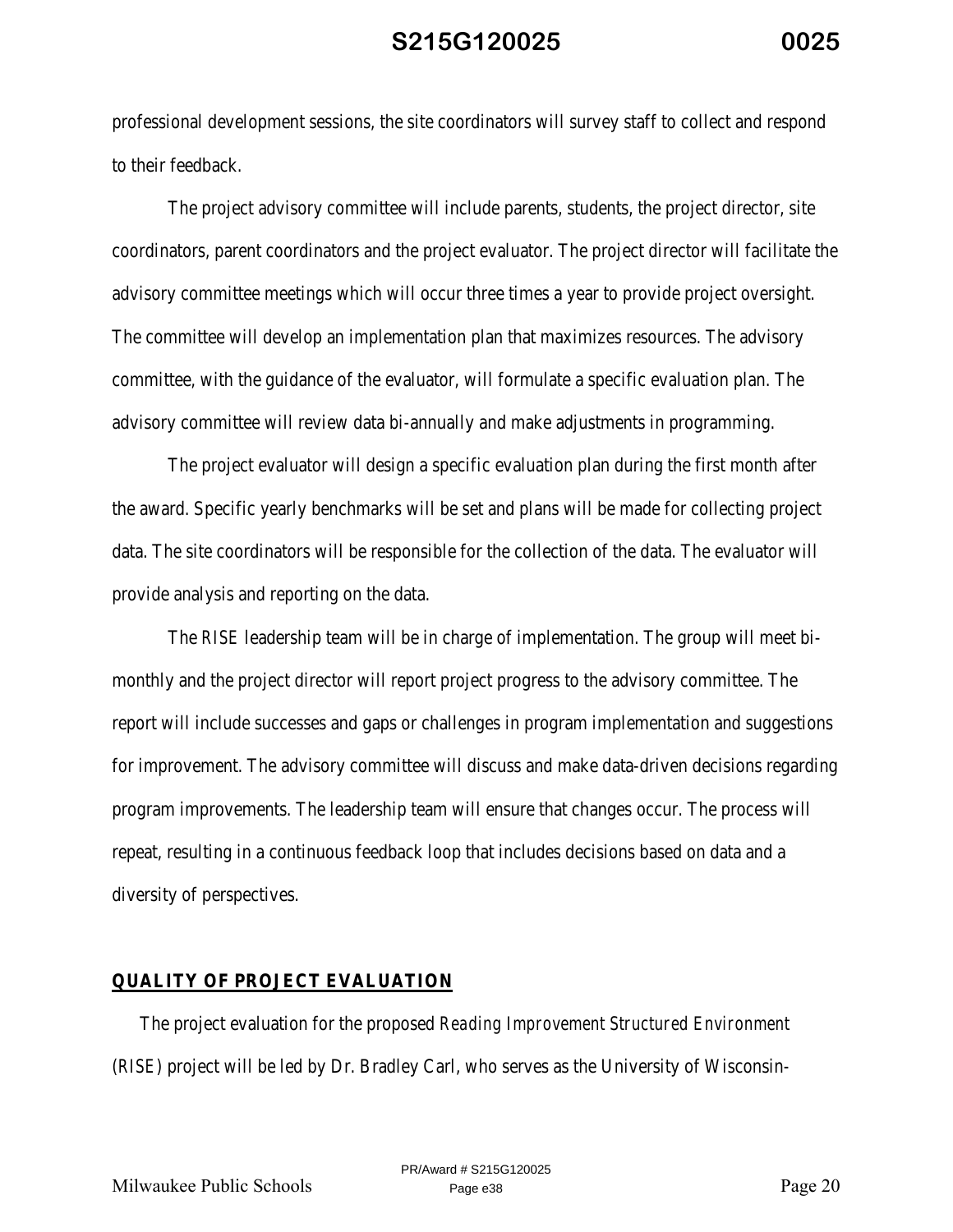Madison's embedded researcher in MPS. In this role, he has worked closely with the district over the past five years to design and conduct evaluations of key district initiatives that include the district's teacher evaluation process and high school redesign initiative, the development of an "early warning" system, and the status of postsecondary readiness and college enrollment/completion among MPS graduates.

Dr. Carl will work with colleagues from both UW-Madison and MPS to implement a mixedmethods evaluation design for the *RISE* project that includes both qualitative and quantitative components. This research design will address the following key research questions:

- To what extent is the initiative being implemented with a level of fidelity that is necessary to achieve program goals related to increased student achievement, and how is fidelity of implementation (FOI) data being gathered and monitored by MPS staff on an ongoing basis in support of program goals?
- What factors appear to be most responsible for successful implementation of the program? Conversely, what are the biggest barriers to successful implementation, and how are schools participating in the program addressing them?
- To what extent is the program meeting success in terms of the specific student achievement outcomes listed in the Goals and Objectives section (page 6), and how do any observed changes in student achievement occurring in "treatment" schools compare to those experienced by a control group of similar students?

The qualitative component of the proposed evaluation plan will focus on gathering and summarizing the perceptions of key stakeholders regarding the program's FOI levels (both overall and by school), as well as its perceived successes and shortcomings according to key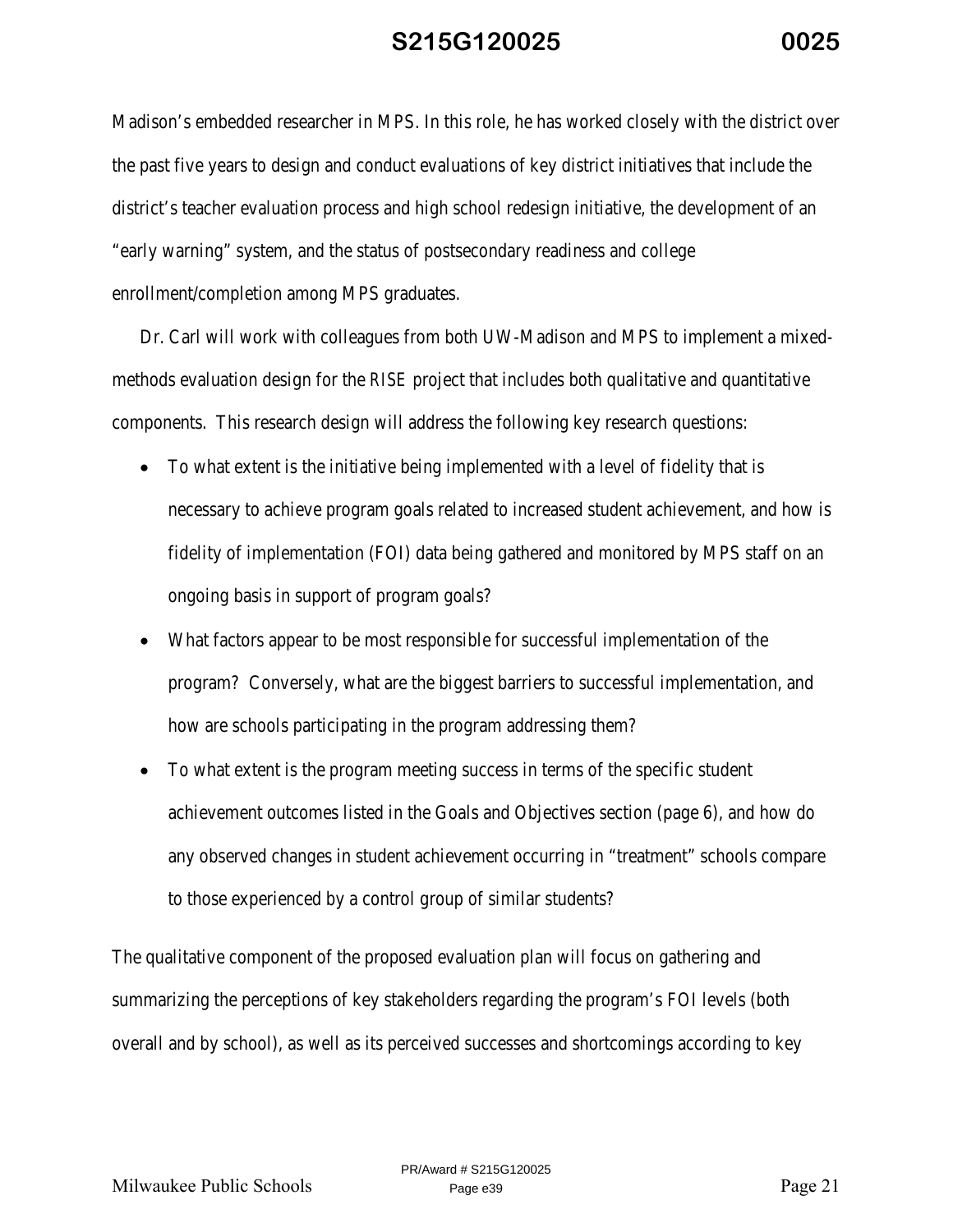stakeholders. Specific elements of the qualitative research component will include the following:

- *Parent Surveys*: after students in the four schools have been identified for participation in the project, a brief baseline survey of their parents/guardians will be administered to measure their hopes for their child as well as key aspects of support for literacy that exist in the home (e.g., amount of time spent reading with their children, number of books in the home, etc.). Specific questions for the baseline survey will be coordinated with *RISE* project staff to ensure that appropriate and necessary information is obtained. Follow-up parent surveys will be conducted at appropriate intervals after consultation with program staff to gauge parents' perceptions of their child's progress in the program and any concerns they have.
- *Staff Surveys*: all MPS teaching staff participating in the *RISE* project will be surveyed at the beginning of the initiative and at regular intervals (perhaps twice annually) to establish baseline measures and monitor progress in terms of key indicators of program success and barriers. Of particular interest for the teacher surveys will be the extent to which teachers view the initiative as being aligned with the existing MPS literacy curriculum and the adequacy of the professional development and planning time they receive.
- *Teacher and staff focus groups*: in order to gather more in-depth information from these two key constituencies (teachers and parents), focus groups with each will be conducted at each of the four participating schools at the end of the first and second years of the program. A semi-structured format will be followed, in which the conversation is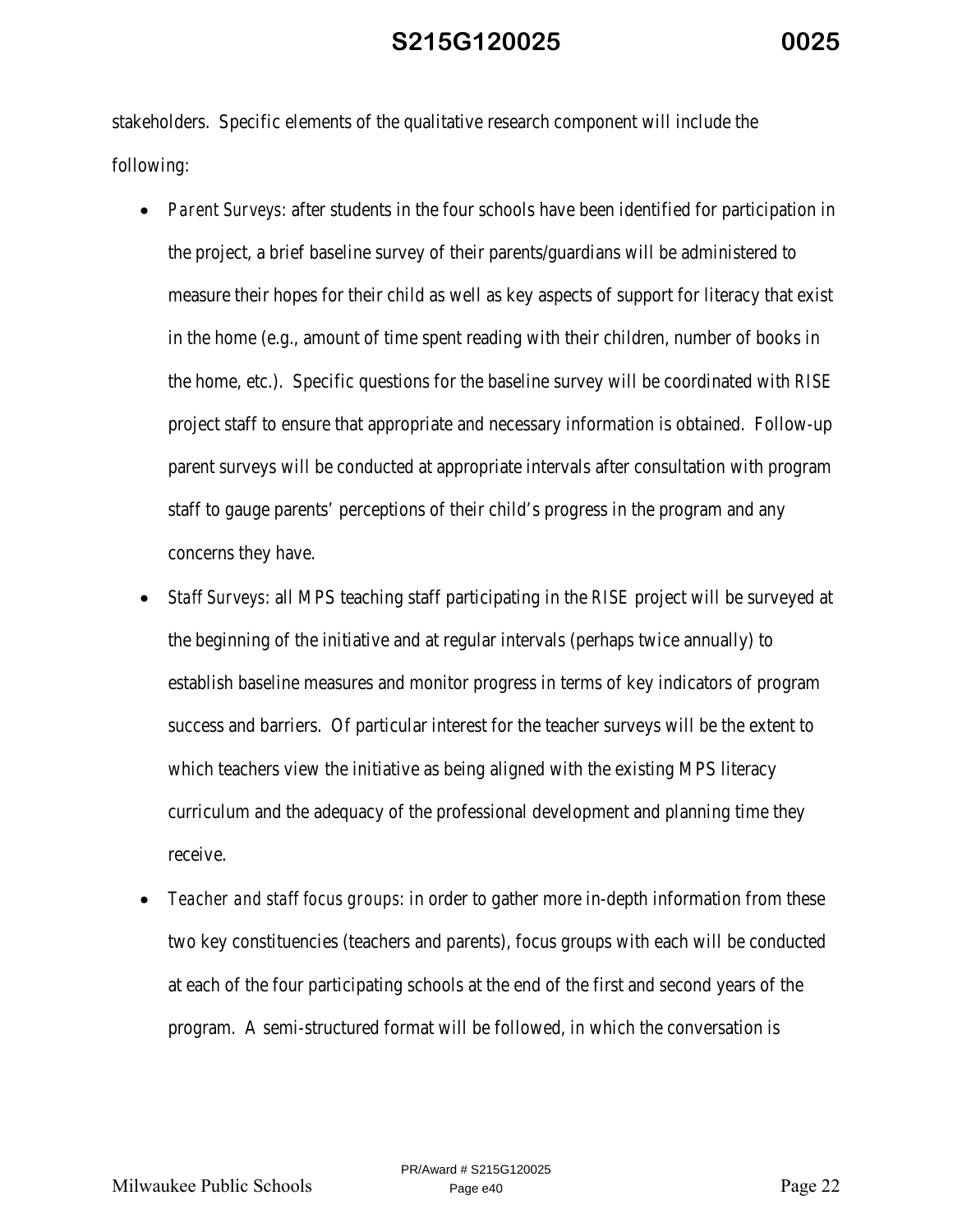initiated and framed by several key areas of interest (perceptions of program success and challenges encountered, etc.), with more free-flowing conversation to follow.

All of the survey instruments themselves will be submitted for approval prior to use by the UW-Madison School of Education's Institutional Review Board (IRB).

For the quantitative component, the *RISE* evaluation will include reporting descriptive statistics regarding FOI measures as well as both descriptive and inferential statistics that speak to the impact of the program upon student performance. Specific metrics proposed for use include the following:

- *FOI Measures*: existing classroom observation tools currently in use in MPS, including the district's classroom walk-through instrument (known as the Learning at a Glance, or L@G) and a supplemental observation tool used as part of the district's Comprehensive Literacy Plan (CLP), will be reviewed with *RISE* project staff to determine which measures and "look-fors" on these instruments are most appropriate for measuring *RISE* FOI levels. Augmentation of these instruments with supplemental questions/look-fors specific to *RISE* will be investigated and proposed as needed, perhaps as part of a small section of questions unique to the four *RISE* school sites.
- *Training and professional development*: online and written records of relevant training and professional development provided to school staff who work on the *RISE* project will be collected from MPS Professional Development Assistant (PDA), the district's online portal for professional development registration and tracking.
- *MAP Performance Targets*: using a value-added methodology developed by researchers from UW-Madison, MPS has used performance targets based on the Measures of Academic Progress (an online adaptive benchmark assessment administered three times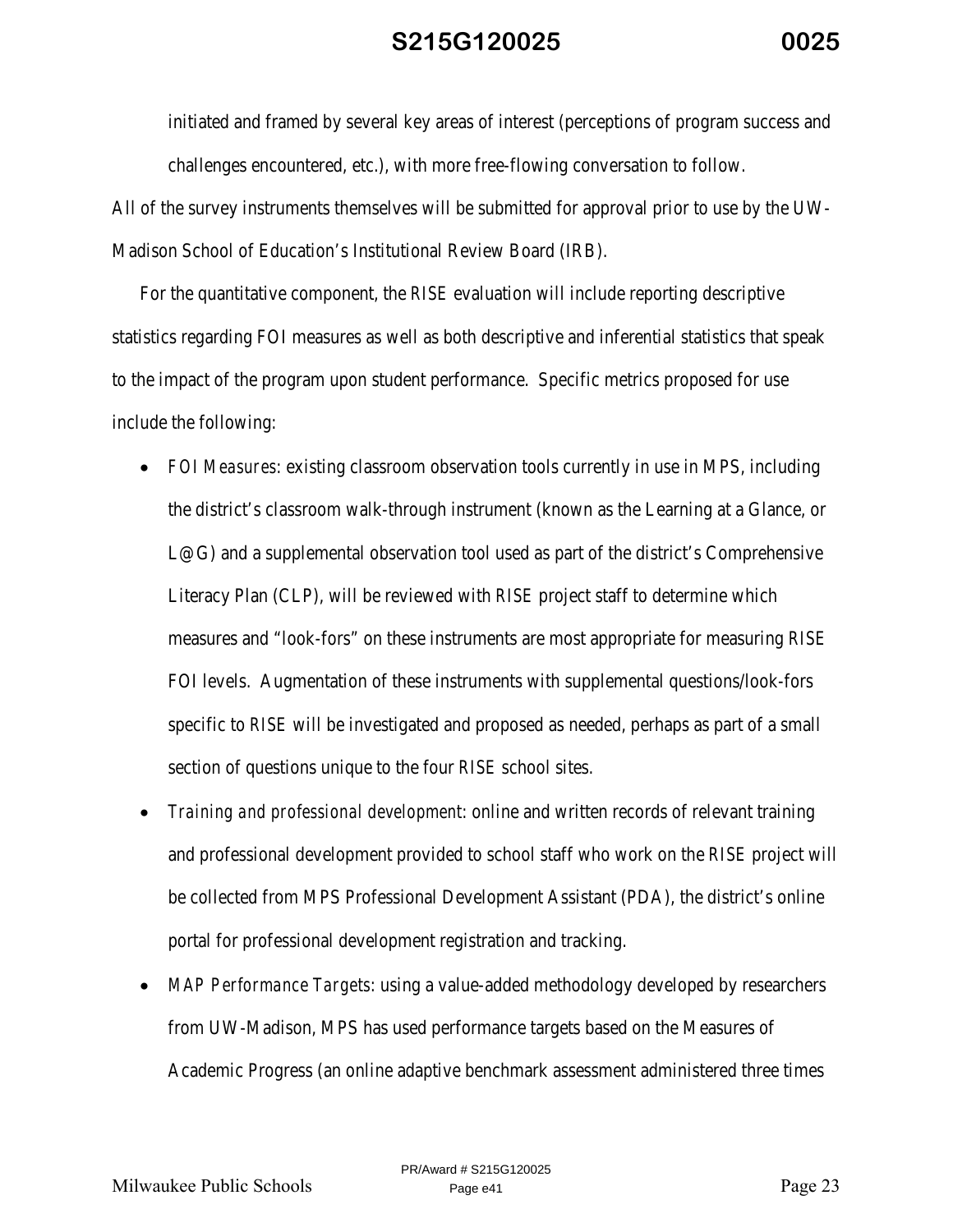each year to all MPS students in grades K-12) to establish goals for school and gradelevel performance at the midway point (January) and end of the year (May) based on where students are in September. The performance targets will represent an important outcome metric (see Goal 2, Objective 1-A) for determining the academic growth of students participating in the *RISE* project. It should also be noted that no performance targets exist for kindergarten students, so the evaluator will work with MPS curriculum and instruction staff to identify appropriate progress monitoring tools for *RISE* students in grades PreK and K.

- *Staff collaboration and common planning time*: will be measured on a bi-annual basis (at the halfway point and end of each year) through staff time logs and the collection of meeting agendas; the goal here is to determine the extent to which specific time set-aside for *RISE* staff collaboration and common planning time (described as critical features of the program) are in fact occurring.
- *MPS Climate Survey and Instructional Practices Survey*: relevant school-level constructs, such as teachers' perceptions of the overall learning environment existing in their school, will be reviewed and studied as appropriate in reporting on *RISE* project effectiveness.

For purposes of examining the impact of the *RISE* project at the student level, students participating in the program will be identified and flagged using the "program assignment" feature in ESIS, the district's student information system. Fall-winter and fall-spring growth on the MAP reading assessment will be the primary outcome by which *RISE* project impact on student performance will be measured, as it is administered to all students in the district three times each year using a robust growth scale. A quasi-experimental control group of similar students in non-*RISE* sites will be generated using propensity score matching, and both